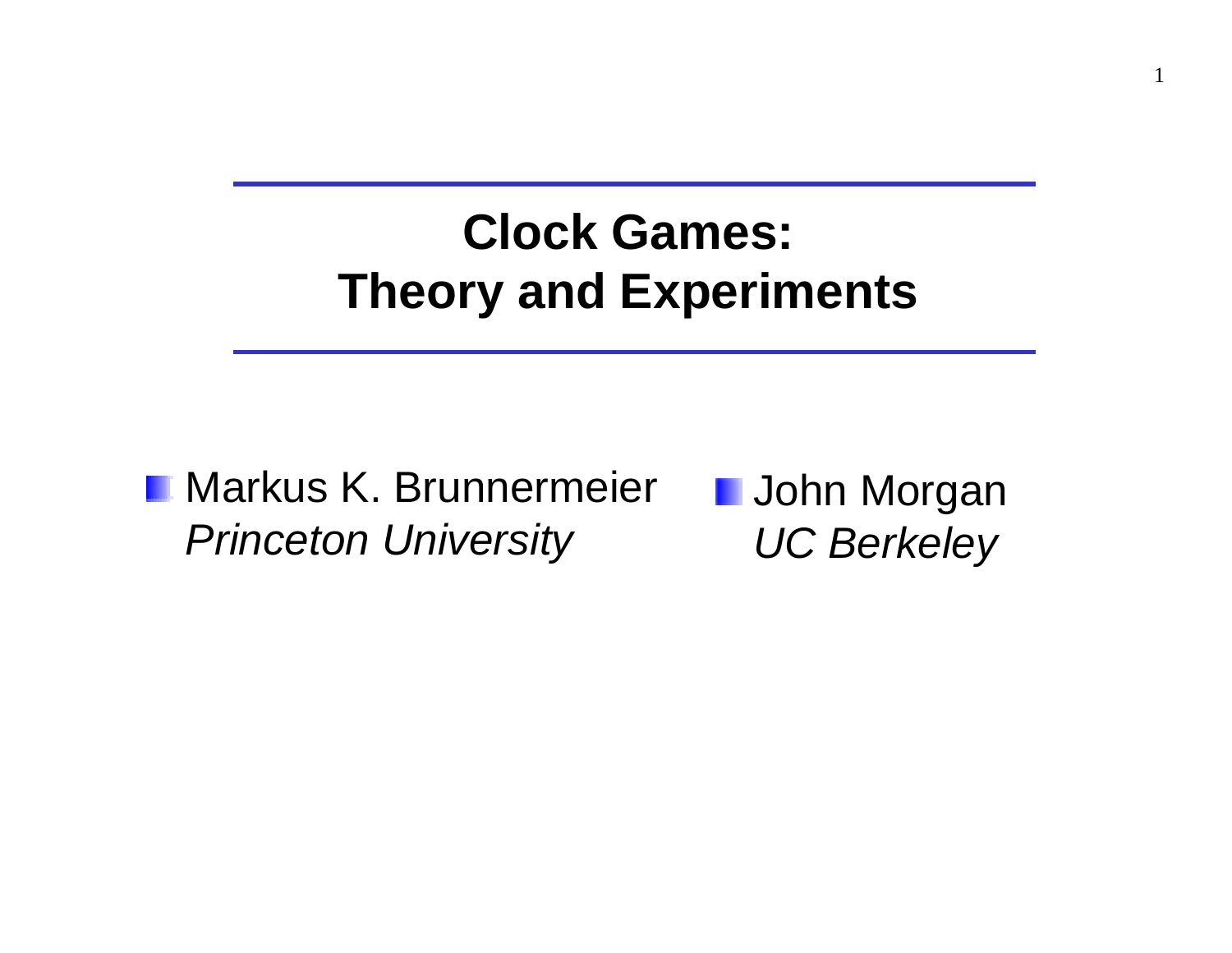- **A** firm contemplates a new product introduction for some high tech product
- Waiting reduces the costs of production and thereby increases profits
- **However, waiting too long risks entry by a rival**
- **Notally When should the new product be introduced?**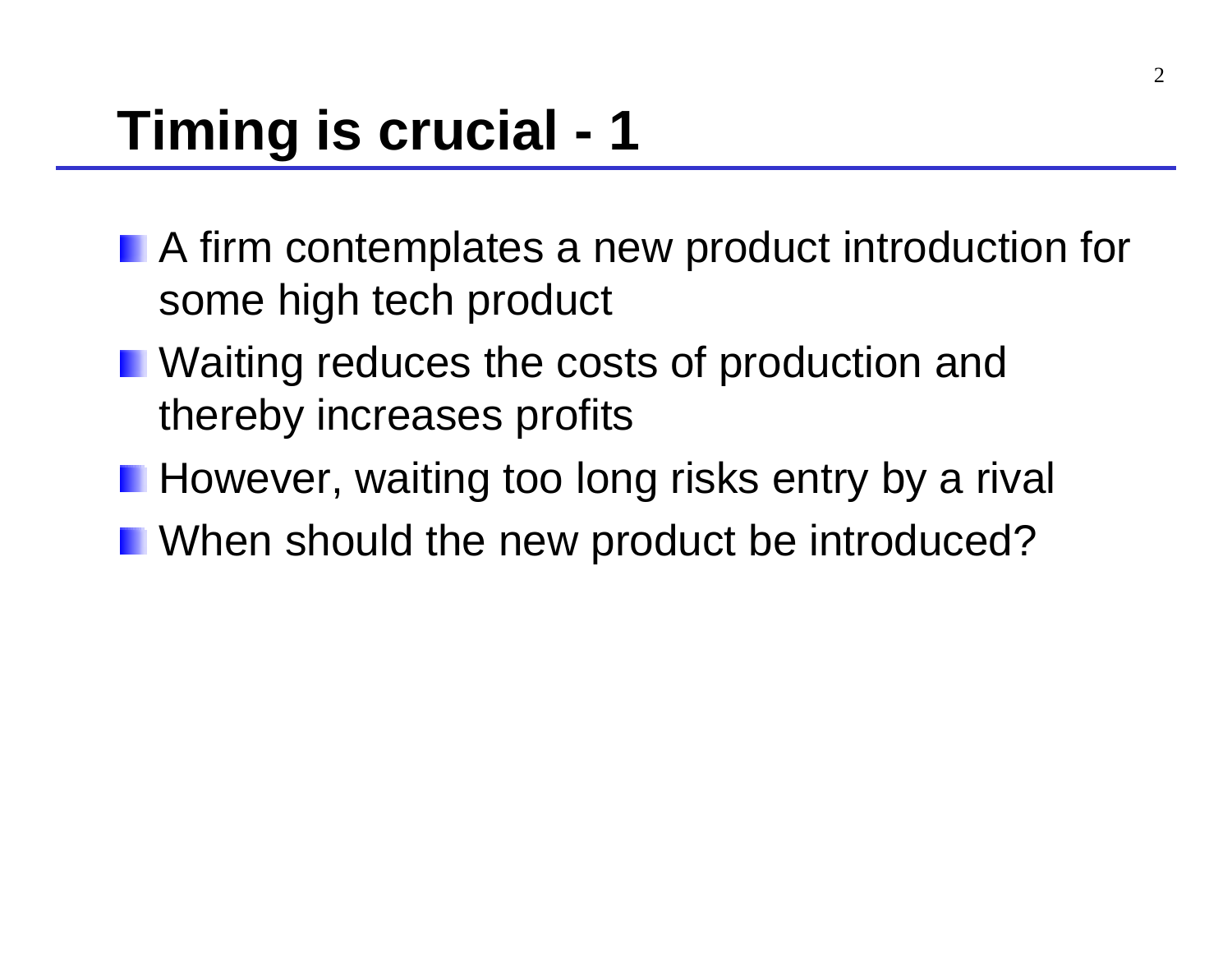### **It's 1 January 2000 and tech stocks are** zooming up...

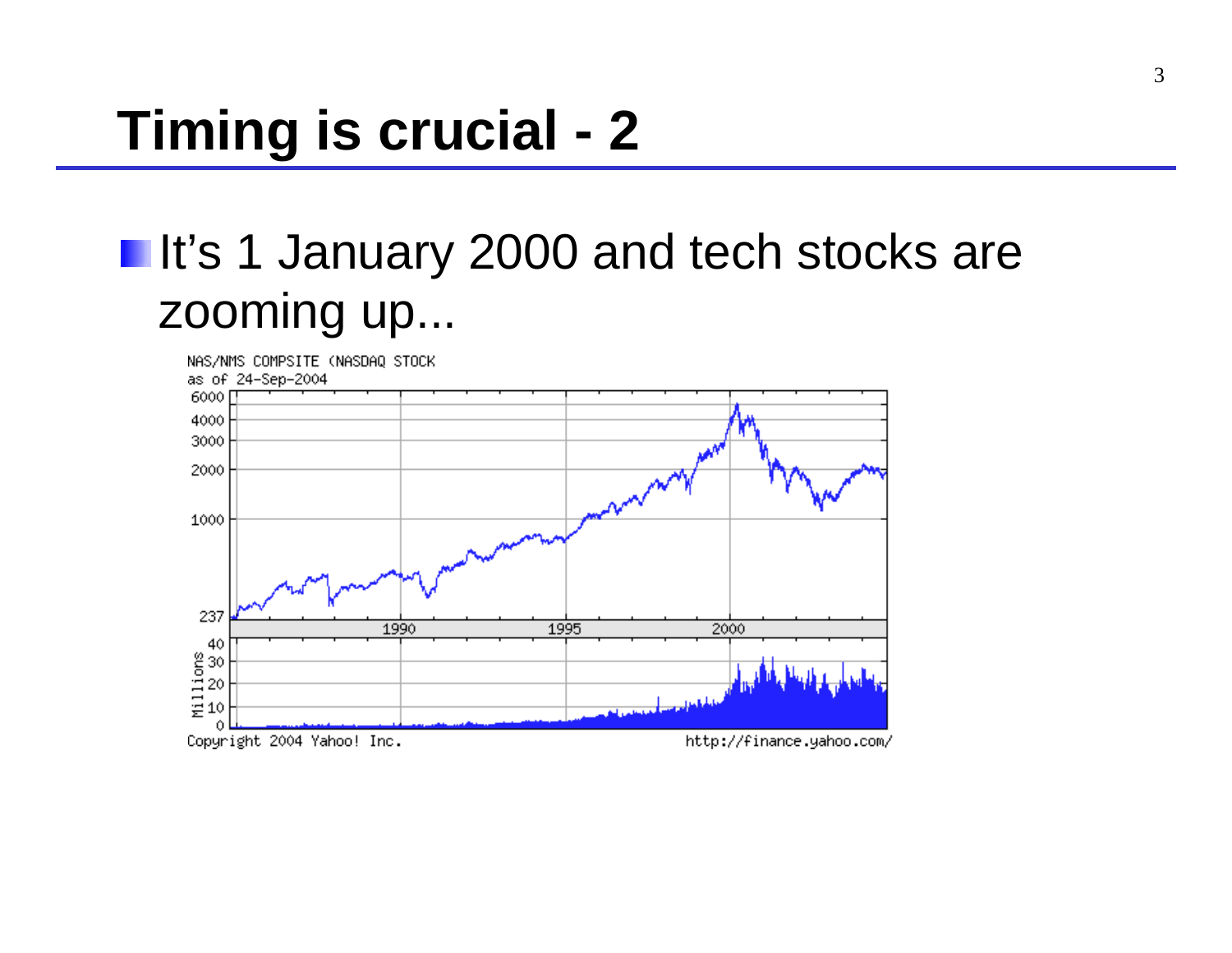- **Mobutu has long been** in power in (then) Zaire. Should you lead a revolution against him?
- **Move too soon, a** Mobutu will "deal" with you.
- **Nove too late the and** the power vacuum will be filled.

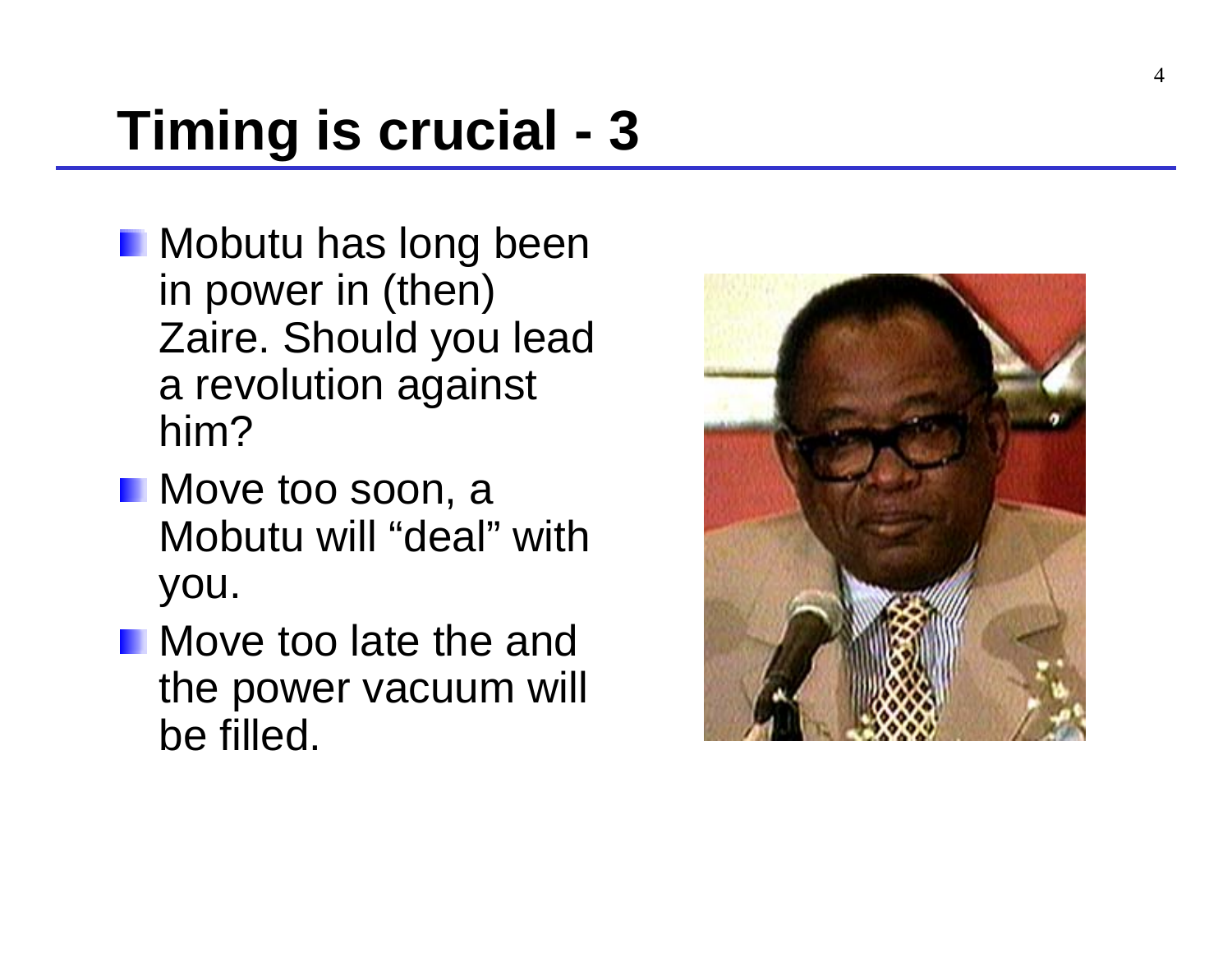- **I.** Common features of many timing problems
	- **I** time has to be "ripe"
	- *Congestion* effect: there is only room for *K* players
	- **I** *Waiting* motive: first movers risk more
	- Uncertainty about rivals' moves
- **Examples** 
	- **Currency attacks**
	- **Debt renegotiation**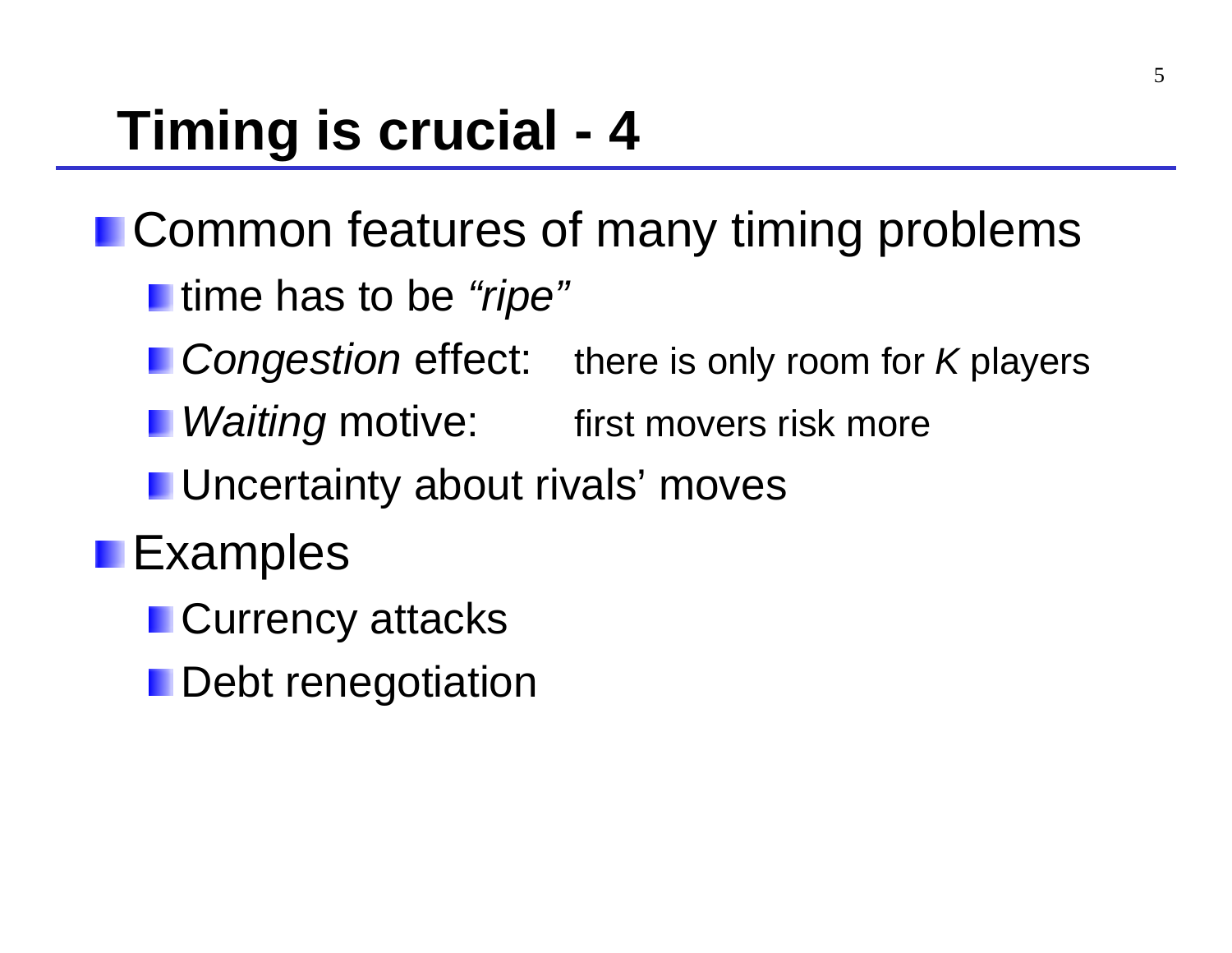### **Differences**

Few key players – few cohorts – many players Rivals' moves are difficult/easy to predict Rivals' moves are observable/unobservable

### **n** Observations

**I**nitial delay

**Sudden onset of action** 

### **Desettives of paper**

**Provide tractable model** 

**Experimentally verify predictions** given complexity of the game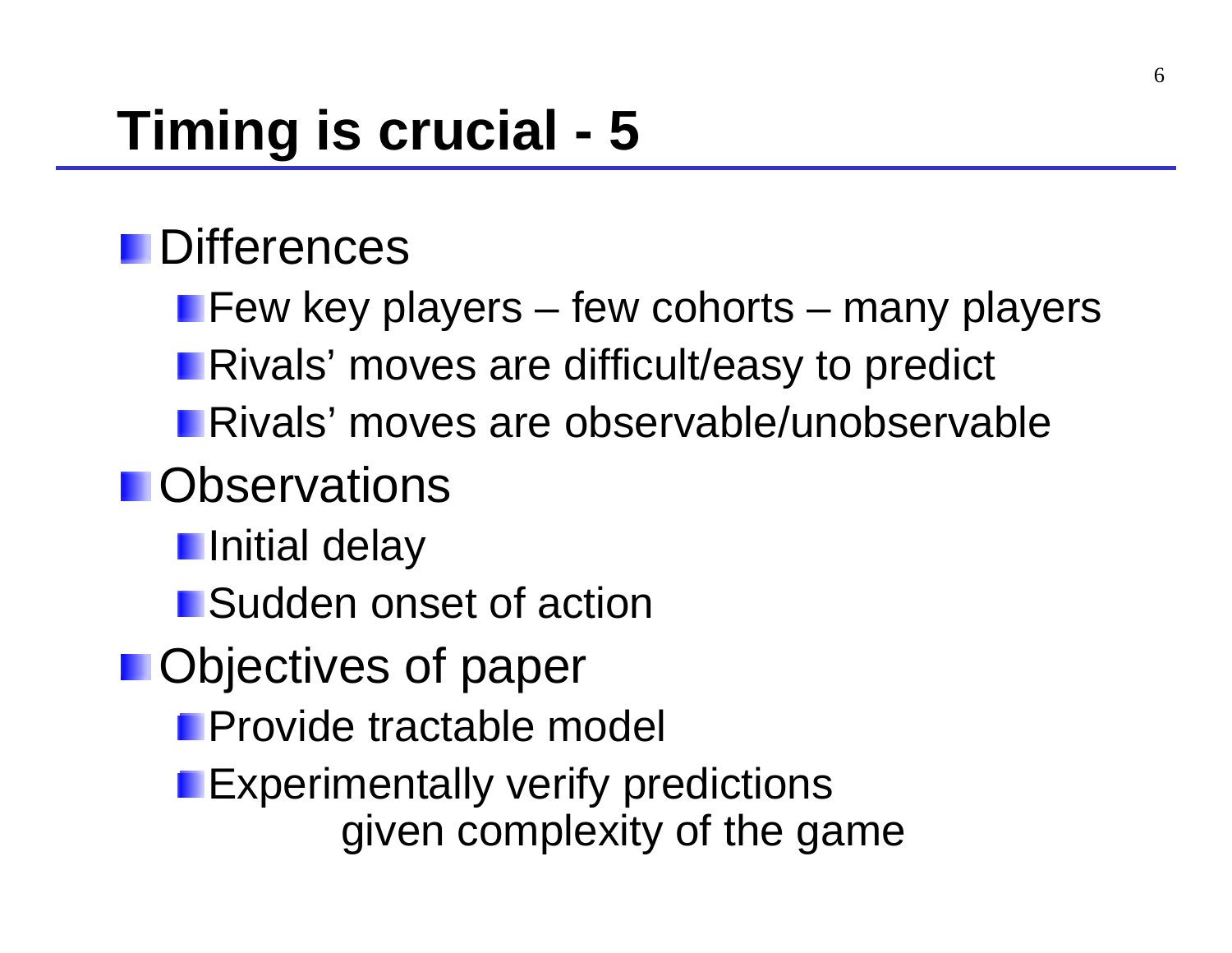**Theory on timing games Pre-emption games Next** War of attrition games **Recent papers Park & Smith (2003) Morris (1995) AB** (2002,2003)

**Experimental literature** 

**McKelvey and Palfrey (1992)**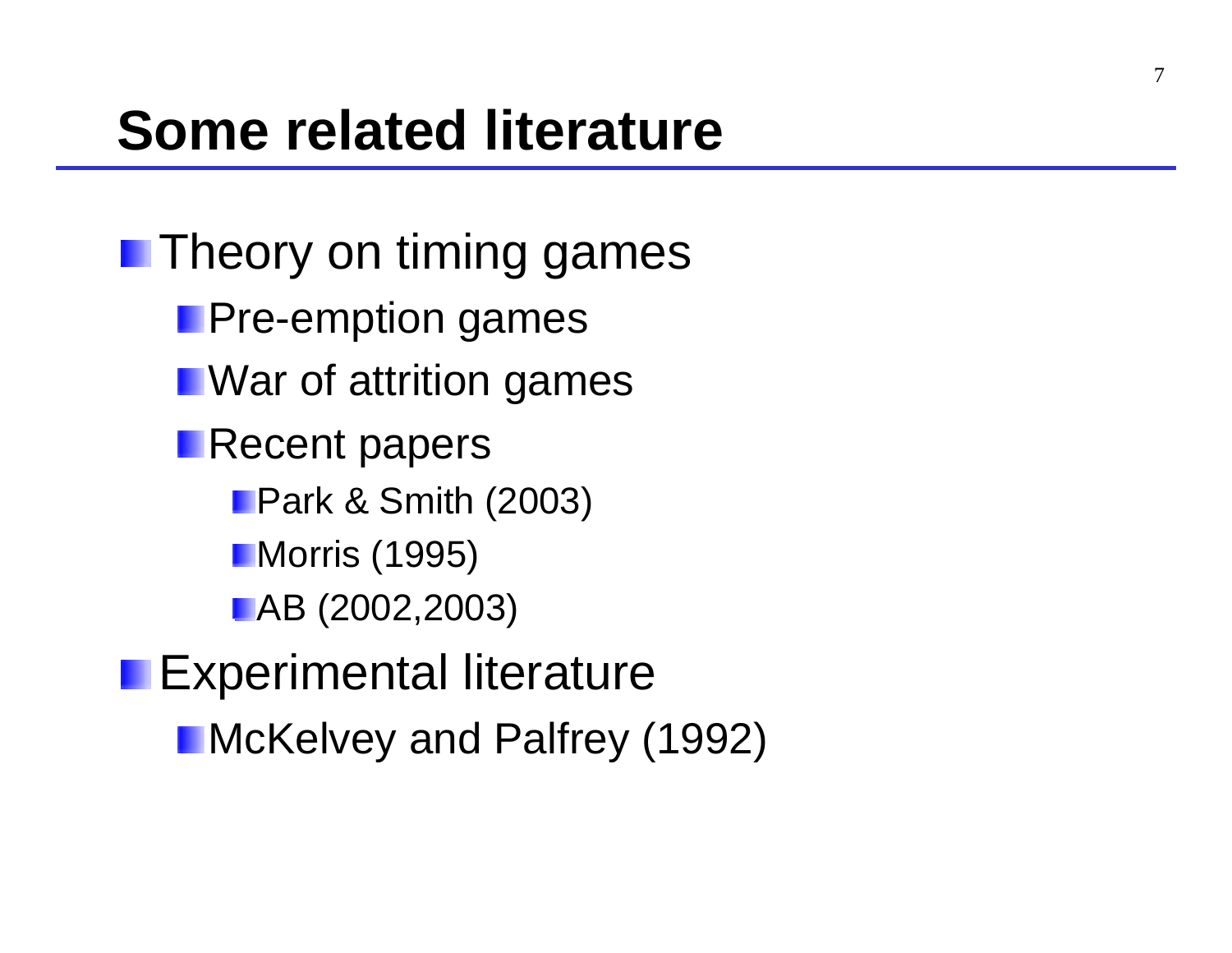### introduction

### **theory**

model setup

unobservable actions

observable actions

Information clustering

experiment

#### conclusion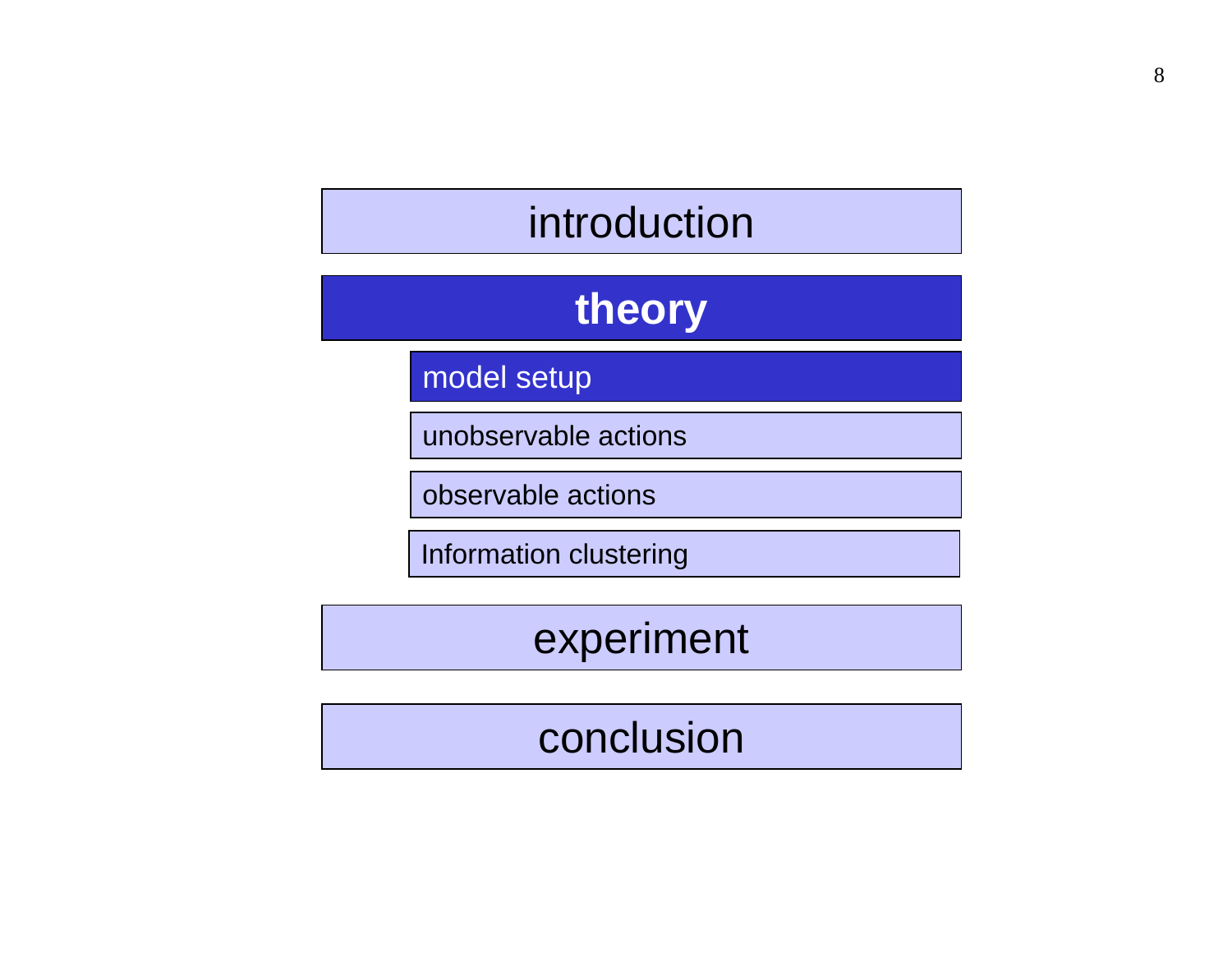- *I* players each deciding when to "move"
- **Players receive private signals about a state** relevant variable → player *i*'s clock starts at *t*<sup>i</sup>
	- **Key tension: When you learn about the change** in the state variable, don't know how many others have already learned this.
- **E.** Game ends when a critical number, *K*, of the players exit.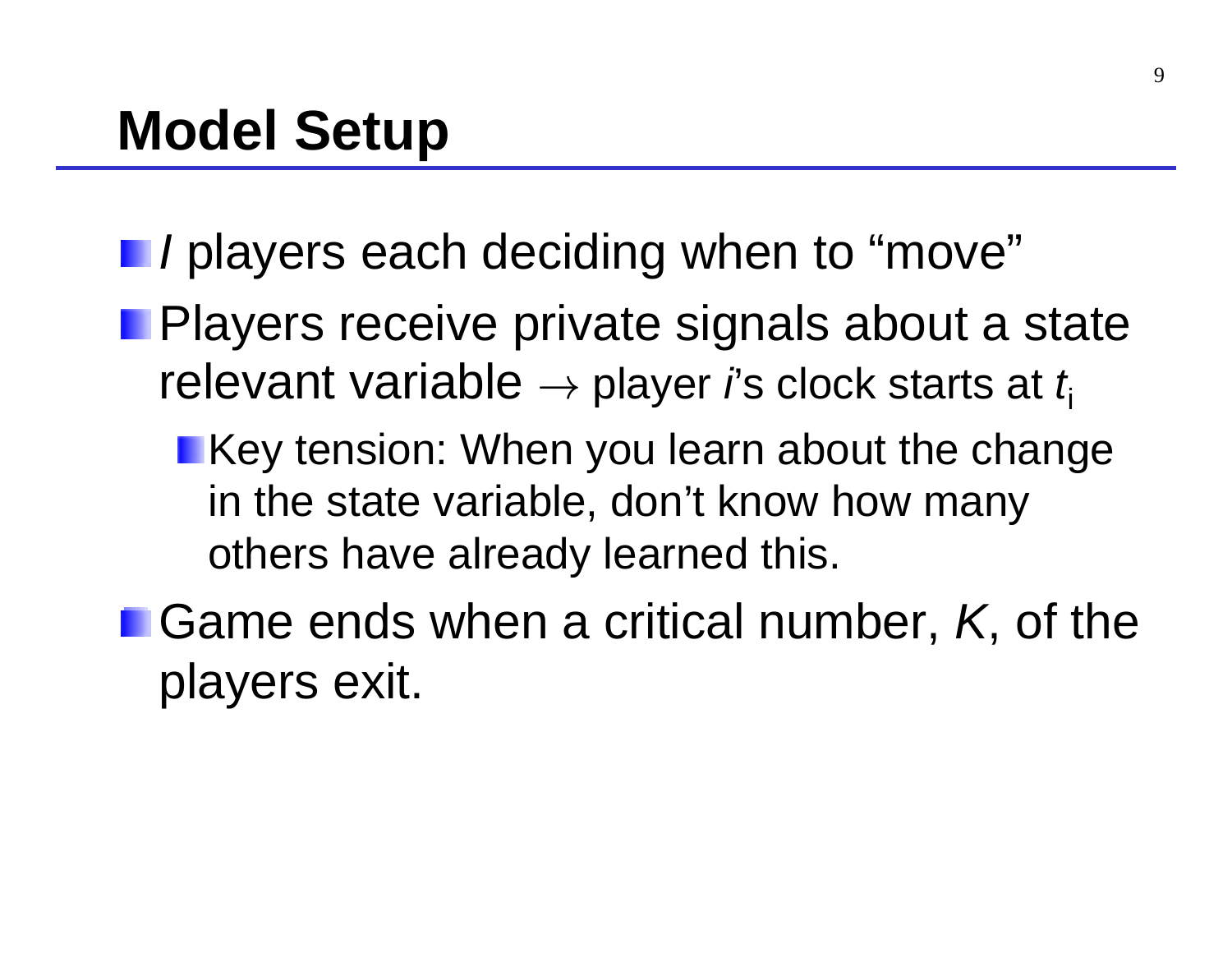- There are *I* key players in the market
- **Each learns about a payoff relevant event:** That there have been significant outflows in the reserves of some country.
	- **But each is unsure of the timing that others** have learned
- **Upside from staying in: Enjoy supernormal** profits from domestic exchange rate
- **Downside: Once there outflows by enough** ( *K*) key players, a devaluation will occur.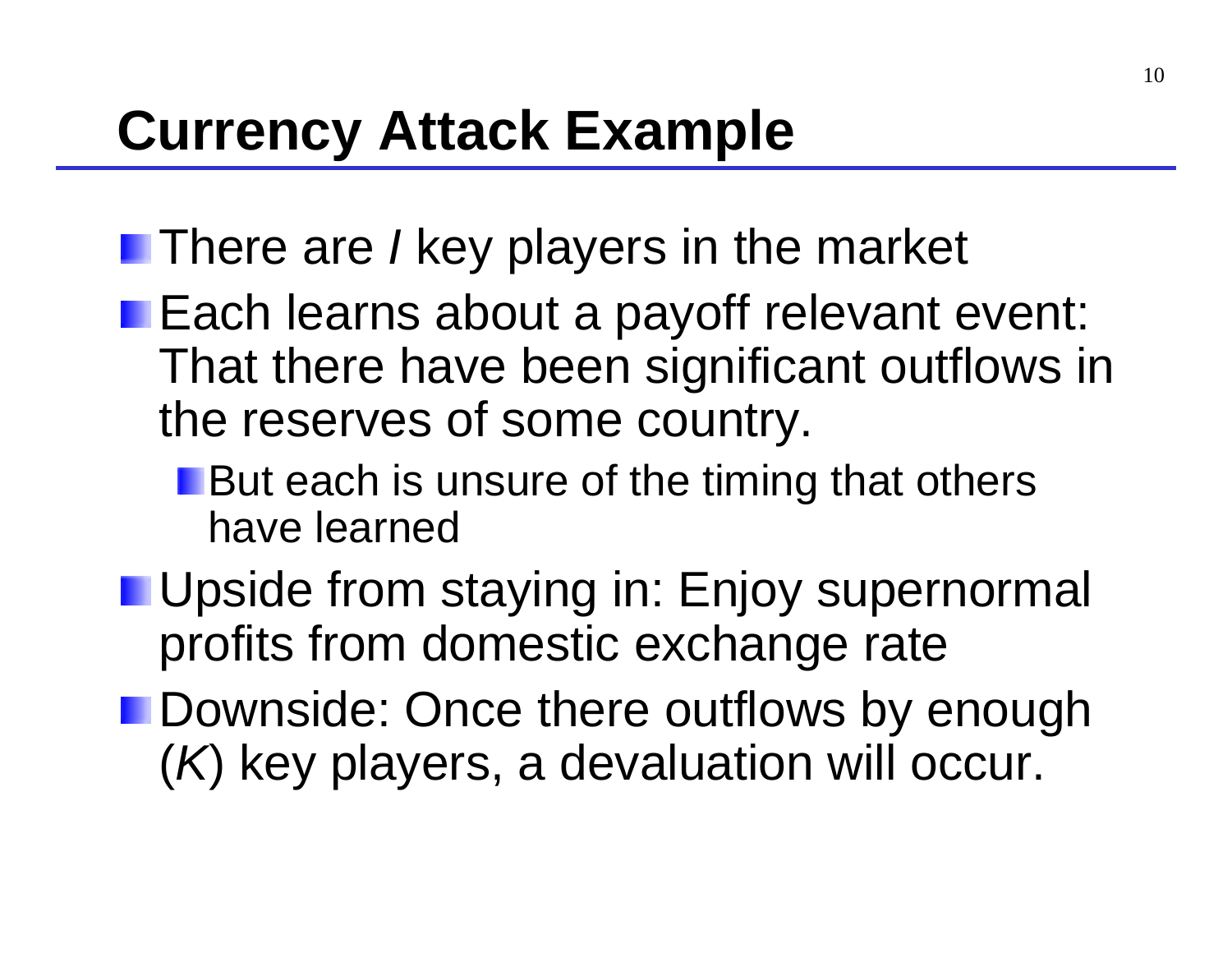## **Model setup**

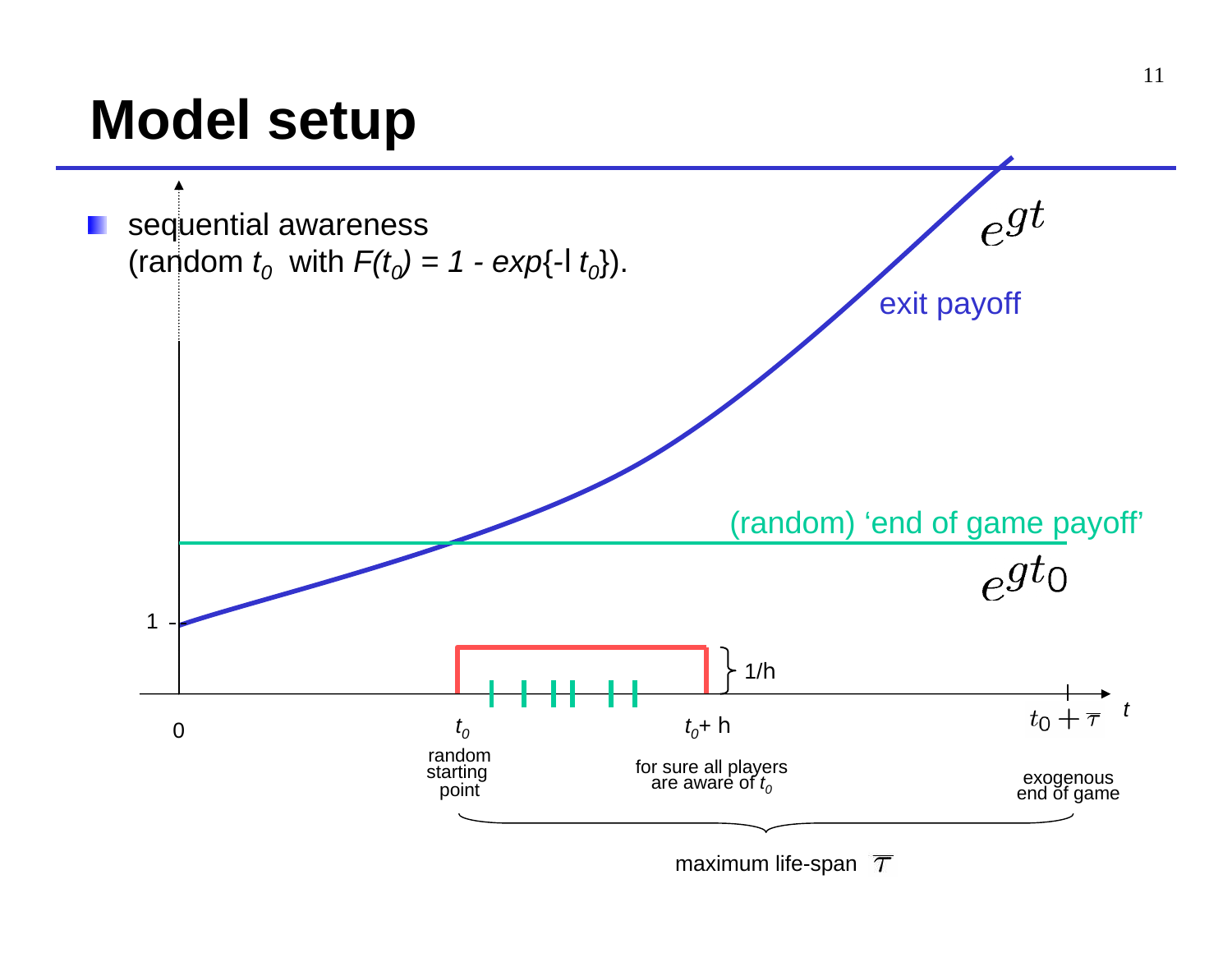## **Payoff structure**

### **Payoffs**

- **I** 'exit payoff' (random)
- **F** 'end of game payoff' for last *I-K* players

*K* players

**Tie-breaking rule** if *K*th, *K+1*th, …, *K+n*th player exit at the same time *t* > *t*<sub>0</sub>, exiting players receive the exit<br>payoff with equal probability.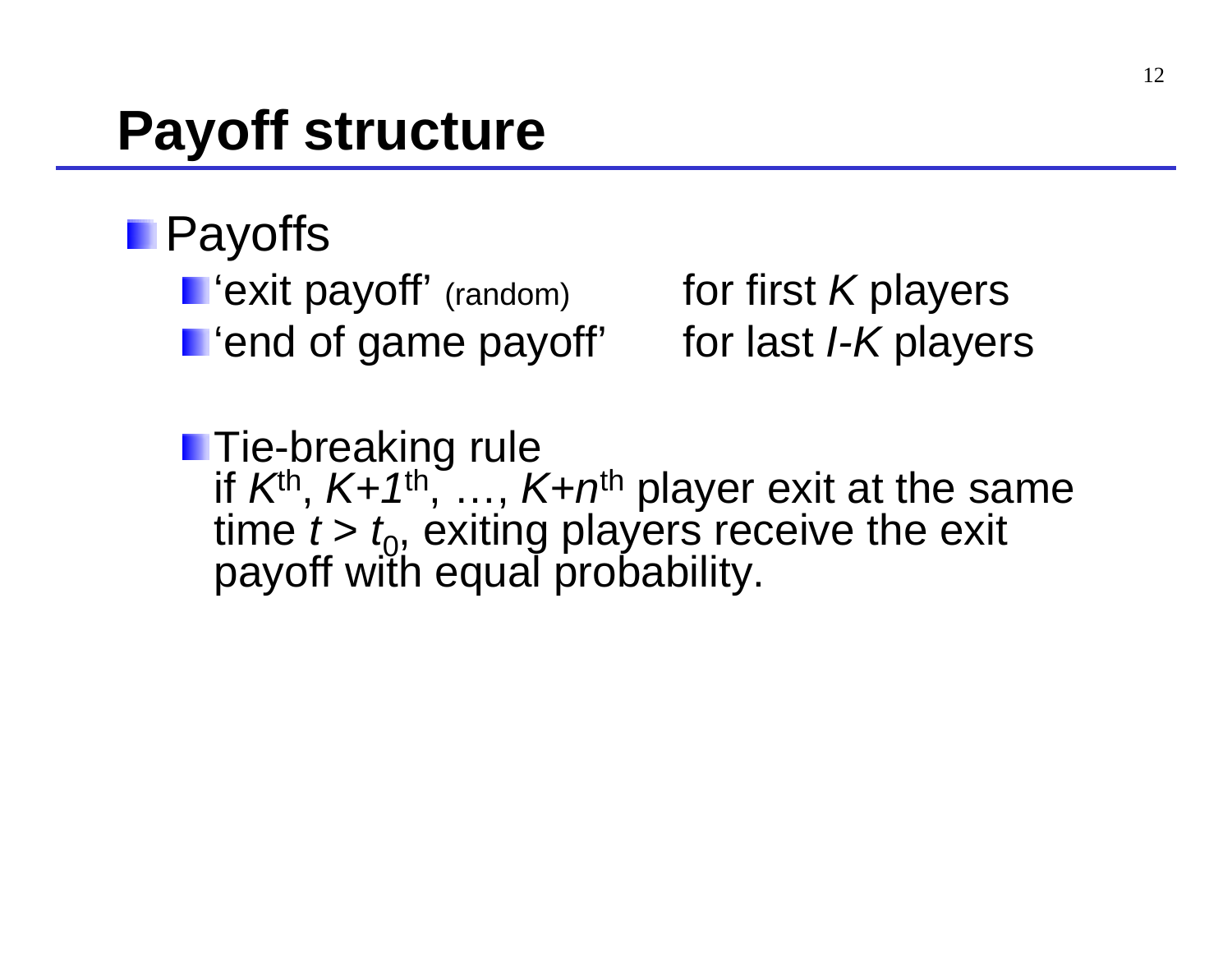### introduction

### **theory**

model setup

unobservable actions

observable actions

information clustering

experiment

#### conclusion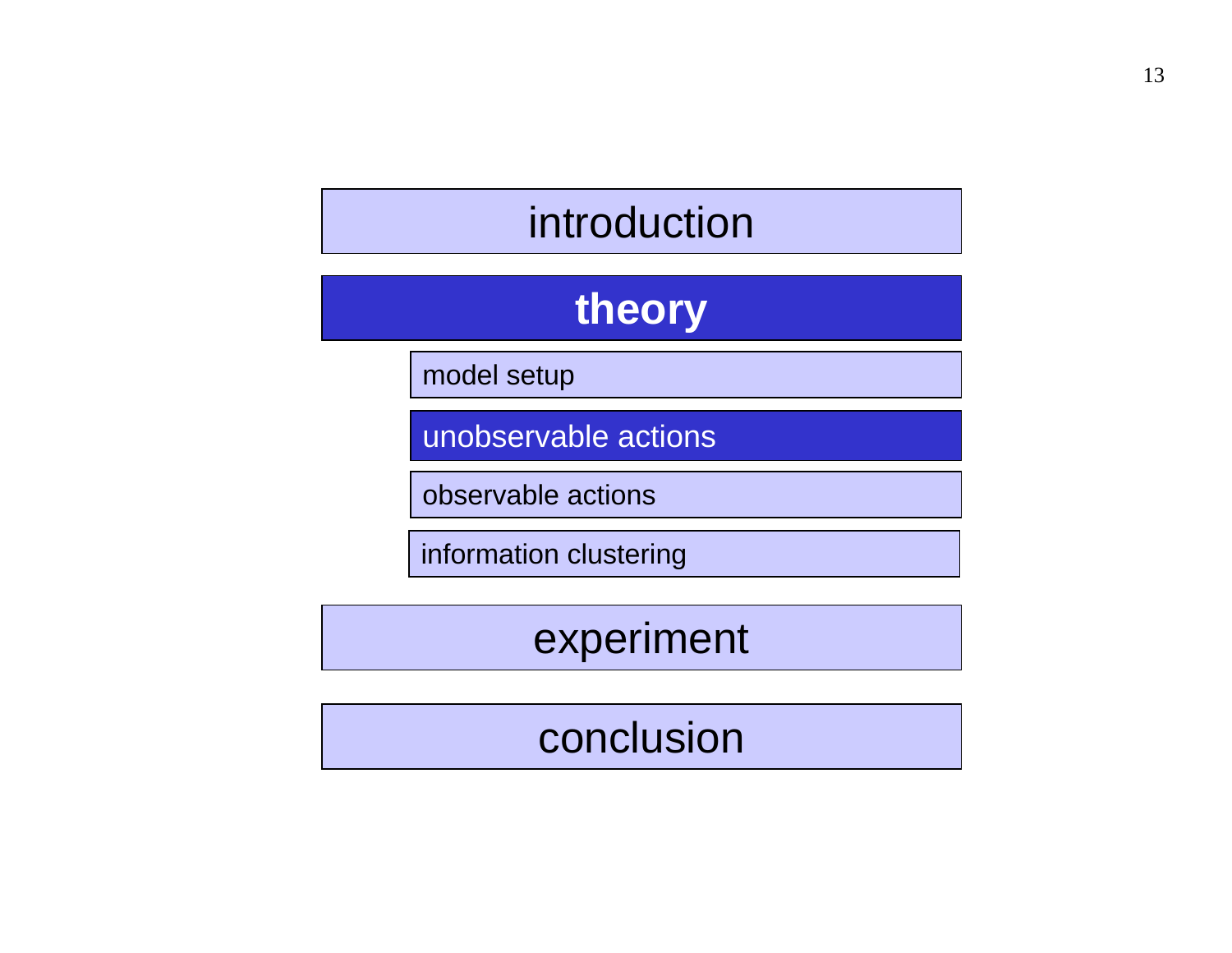## **Costs and benefits of delay**

- **Log Marginal Costs: Hazard rate associated** with the end of the game x expected payoff drop from this event
- **Log Marginal Benefits: The growth rate from** waiting an additional period
- In equilibrium we have the usual  $MC = MB$ condition for each of the players.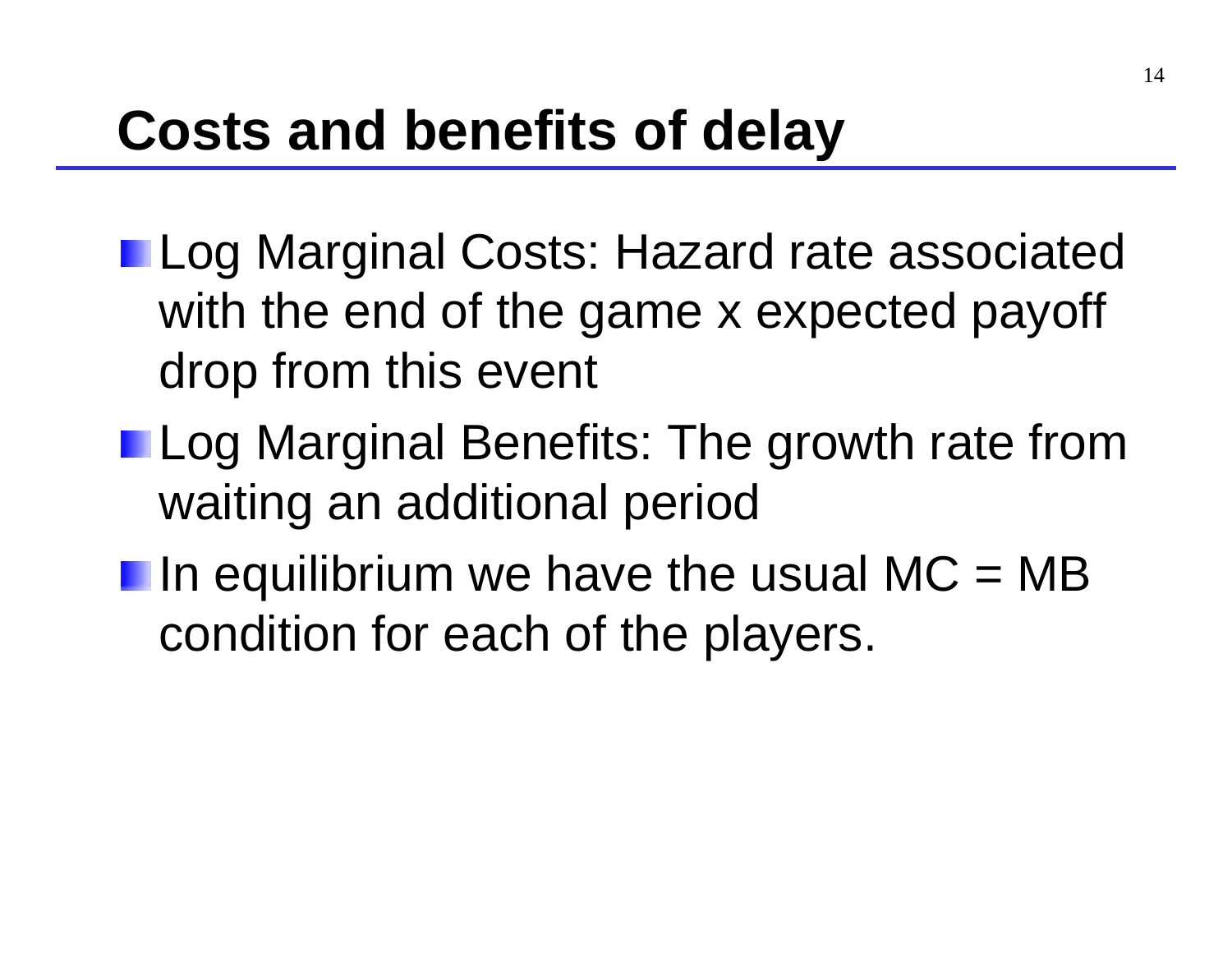## **Delay - unobserved actions …**

At 
$$
t = t_i + \tau
$$
  
\n
$$
(1 - \Delta h) \underbrace{ge^{g(t_i + \tau)}\Delta}_{\text{benefit of waiting}} = \Delta h E \underbrace{[e^{g(t_i + \tau)} - e^{gt_0} | D_{\Delta}, t_i]}_{\text{benefit of exiting}} = \text{size of payoff drop}
$$

For  $\Delta \rightarrow 0$ 

$$
g = hE \left[ 1 - e^{-g(t_i + \tau - t_0)} | D_0, t_i \right]
$$

Solving for τ

$$
\tau = \frac{1}{g} \left[ \ln \frac{h}{h-g} + \ln E \left[ e^{-g(t_i - t_0)} | D_0, t_i \right] \right]
$$
\n
$$
\underbrace{\phantom{\sum_{i=1}^{n}}\sum_{t_i=1}^{h} \prod_{j=1}^{h} \prod_{j=1}^{h} \prod_{t_i=1}^{h} \prod_{j=1}^{h} \prod_{j=1}^{h} \prod_{j=1}^{h} \prod_{j=1}^{h} \prod_{j=1}^{h} \prod_{j=1}^{h} \prod_{j=1}^{h} \prod_{j=1}^{h} \prod_{j=1}^{h} \prod_{j=1}^{h} \prod_{j=1}^{h} \prod_{j=1}^{h} \prod_{j=1}^{h} \prod_{j=1}^{h} \prod_{j=1}^{h} \prod_{j=1}^{h} \prod_{j=1}^{h} \prod_{j=1}^{h} \prod_{j=1}^{h} \prod_{j=1}^{h} \prod_{j=1}^{h} \prod_{j=1}^{h} \prod_{j=1}^{h} \prod_{j=1}^{h} \prod_{j=1}^{h} \prod_{j=1}^{h} \prod_{j=1}^{h} \prod_{j=1}^{h} \prod_{j=1}^{h} \prod_{j=1}^{h} \prod_{j=1}^{h} \prod_{j=1}^{h} \prod_{j=1}^{h} \prod_{j=1}^{h} \prod_{j=1}^{h} \prod_{j=1}^{h} \prod_{j=1}^{h} \prod_{j=1}^{h} \prod_{j=1}^{h} \prod_{j=1}^{h} \prod_{j=1}^{h} \prod_{j=1}^{h} \prod_{j=1}^{h} \prod_{j=1}^{h} \prod_{j=1}^{h} \prod_{j=1}^{h} \prod_{j=1}^{h} \prod_{j=1}^{h} \prod_{j=1}^{h} \prod_{j=1}^{h} \prod_{j=1}^{h} \prod_{j=1}^{h} \prod_{j=1}^{h} \prod_{j=1}^{h} \prod_{j=1}^{h} \prod_{j=1}^{h} \prod_{j=1}^{h} \prod_{j=1}^{h} \prod_{j=1}^{h} \prod_{j=1}^{h} \prod_{j=1}^{h} \prod_{j=1}^{h} \prod_{j=1}^{h} \prod_{j=1}^{h} \
$$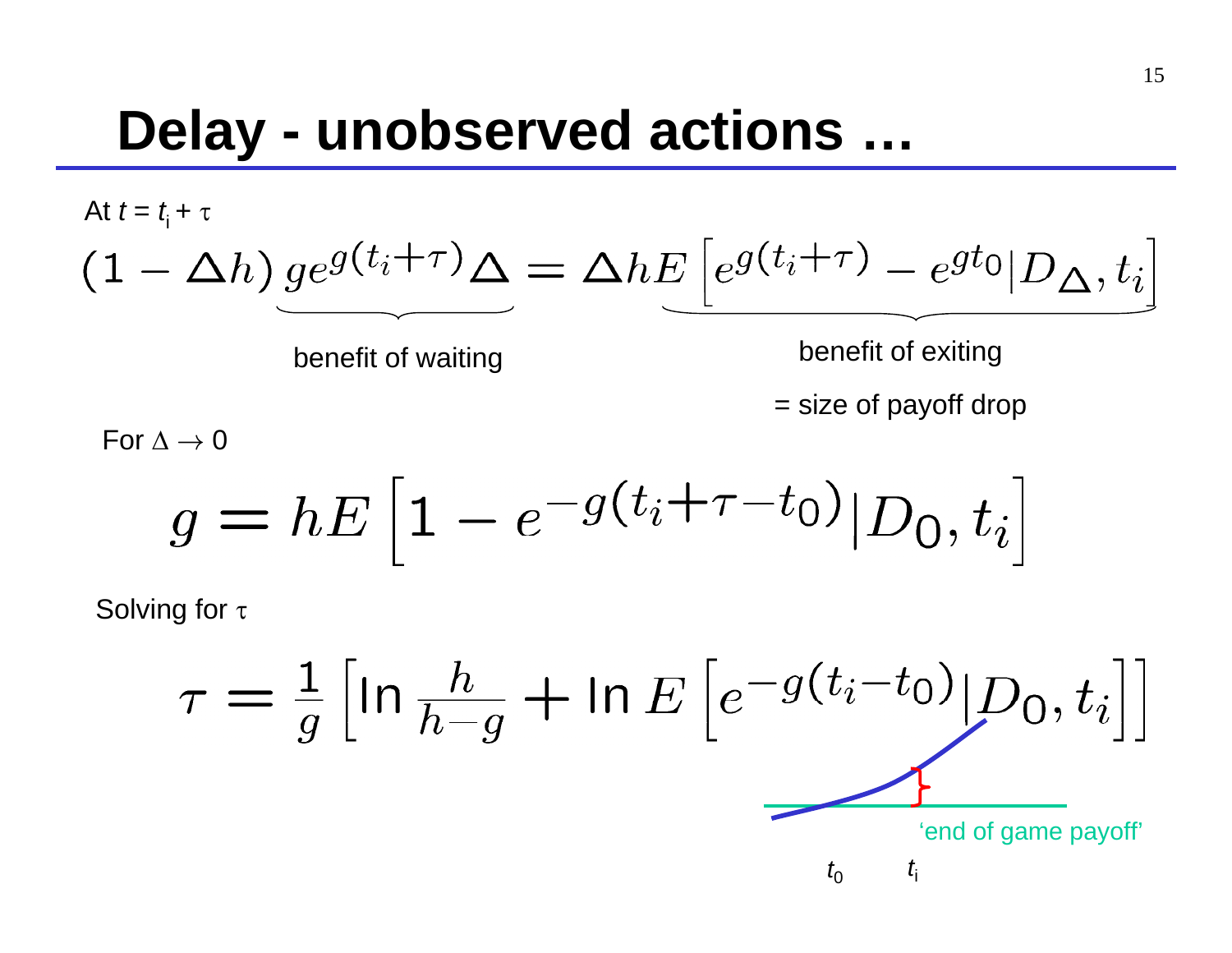### **Equilibrium hazard rate – unobserved actions**

**If everybody waits for τ periods, then at**  $t_$  **+ τ** Prob(payoff drop at  $t_i + \tau + \Delta$ ) = =Prob( *K*th of *others* received signal before *t*i <sup>+</sup> ∆ ) Random for **two** reasons:

 $t_{\rm 0}$  is random

Timing of *K*th signal within window of awareness is random  $\left(\begin{array}{c}I-1\\1\end{array}\right)\pi\left(\Delta|t_0\right)\left(\begin{array}{c}I-2\\K-1\end{array}\right)[\Pi\left(\Delta|t_0\right)]^{K-1}\left[1-\Pi\left(\Delta|t_0\right)\right]^{I-1-K}$ 

*t i* - h

**h** since  $t_i$  ¥  $t_o$ 

*t i*

player *tj*

*tj*

since *t<sub>i</sub>* § *t<sub>0</sub>* + **h** 

player *ti*

**n** Condition on fact that payoff drop did not occur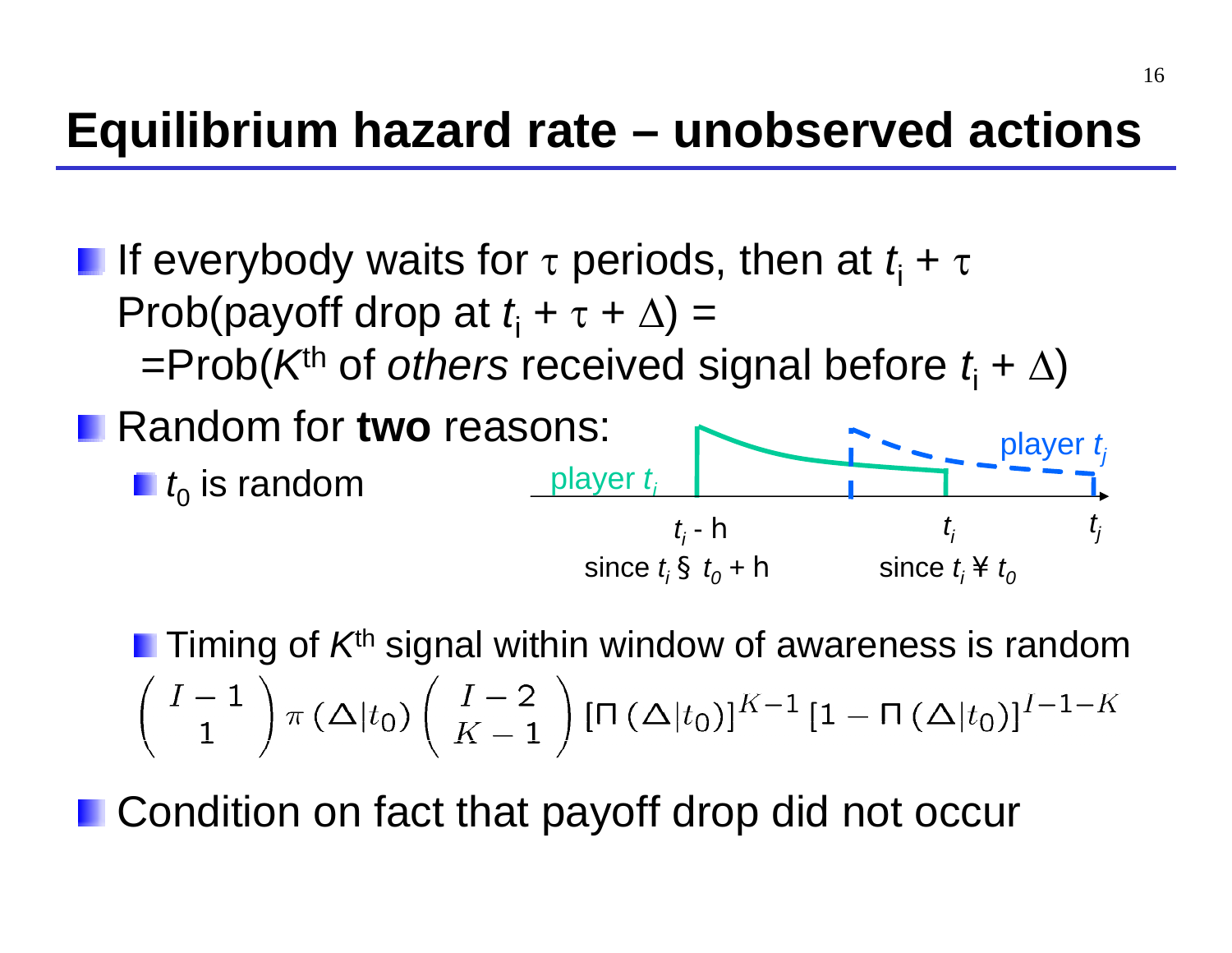## **… Delay – unobservable actions**

Proposition 1: In unique symmetric equilibrium

$$
\text{delay } \tau = \frac{1}{g} \ln \left( \frac{\lambda F(K, I, \eta(\lambda - g))}{g - (g - \lambda) F(K, I, \eta \lambda)} \right),
$$

where  $F(a, b, x)$  is a Kummer function.

Integral representation

$$
\tfrac{\Gamma(b)}{\Gamma(b-a)\Gamma(a)}\smallint_0^1e^{xz}z^{a-1}(1-z)^{b-a-1}dz
$$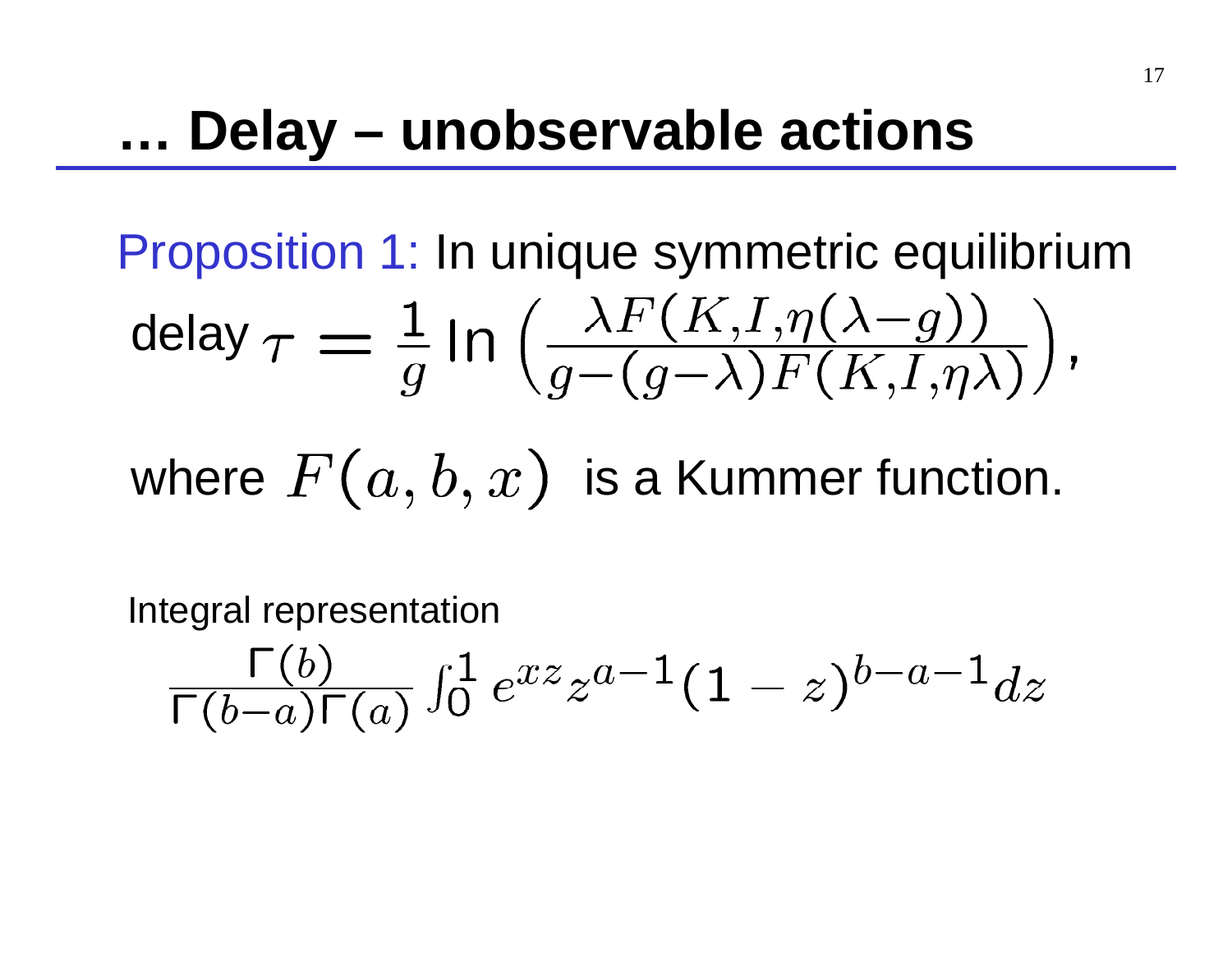### **Delay increases with window of awareness**

Proposition 2: Delay increases with window of η.



Makes it more difficult to predict moves of others.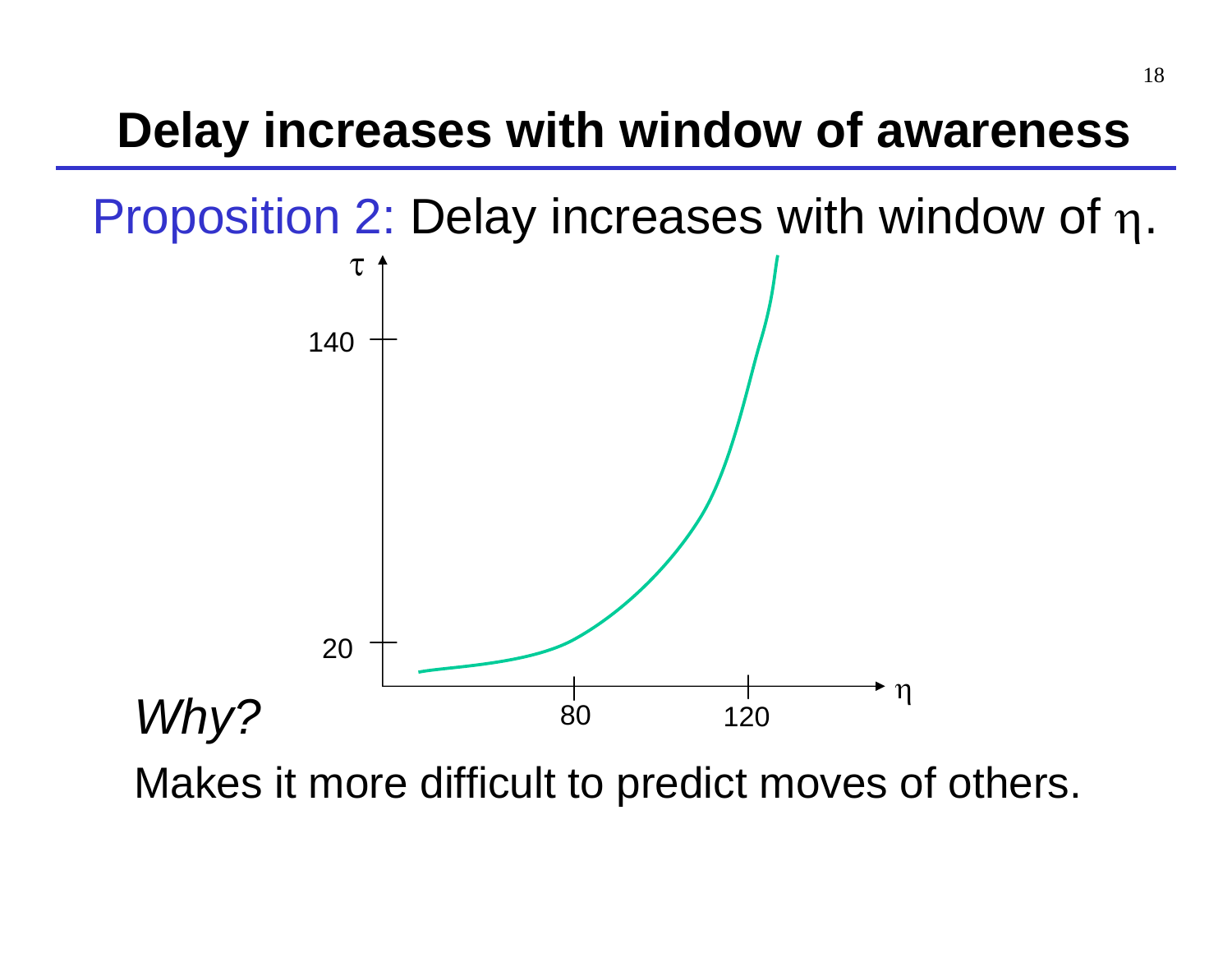### introduction

### **theory**

model setup

unobservable actions

observable actions

information clustering

experiment

#### conclusion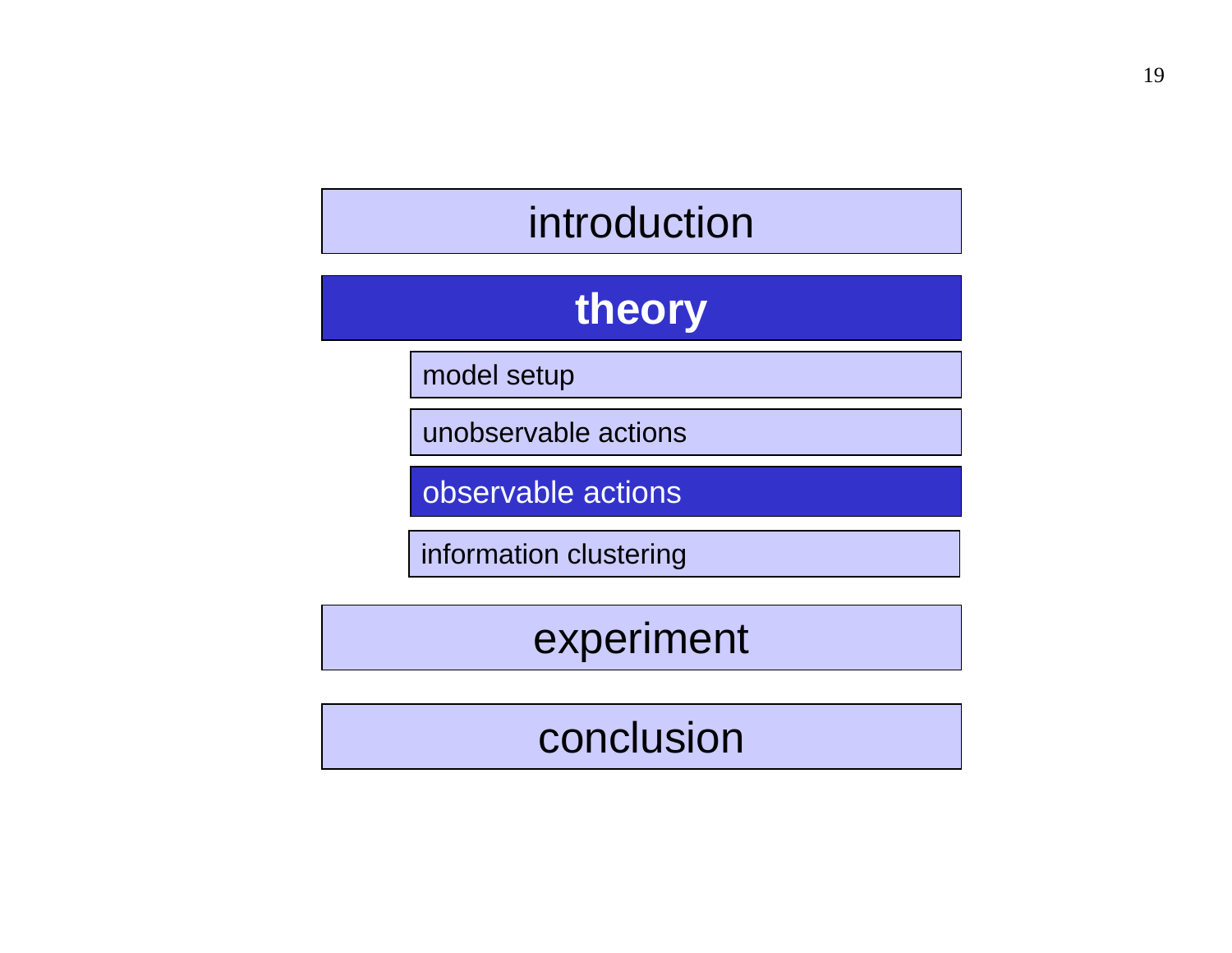## **Herding – observable actions**

Proposition 3: All players exit after observing the first player exiting (if first player exits in equilibrium after receiving the signal).

*Intuition:* backwards induction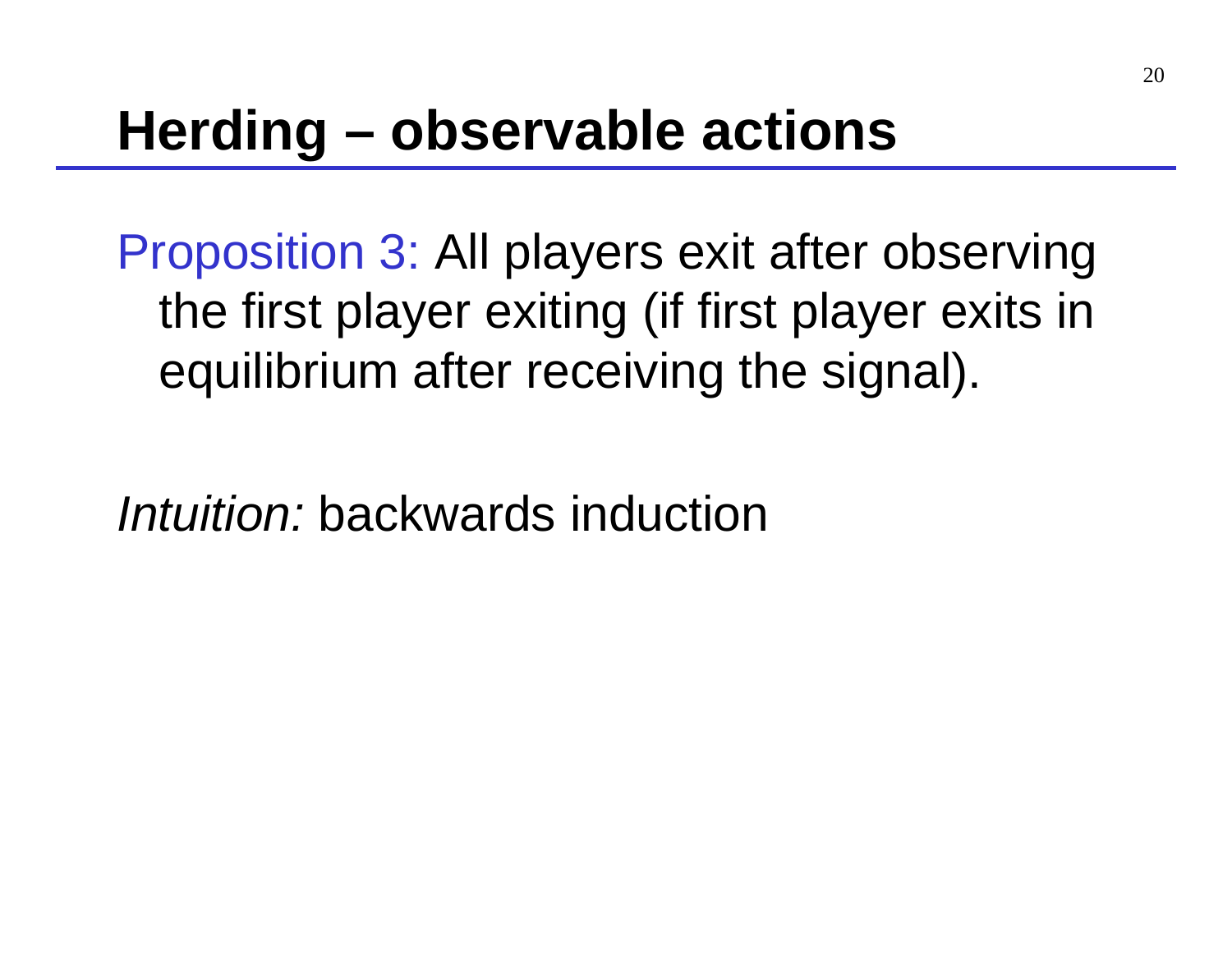$$
g = h_1 \frac{I - K}{I - 1} E\left[1 - e^{-g(t_i + \tau - t_0)} | D_0, t_i\right]
$$

 $h_1$ = hazard rate of the first player exiting  $\frac{I-K}{I-1}$  = probability of *not* receiving the high exit payoff when herding after first

$$
\tau_1 = \frac{1}{g} \left[ \ln \frac{h_1}{h_1 - g \frac{I - 1}{I - K}} + \ln E \left[ e^{-g(t_i - t_0)} | D_0, t_i \right] \right]
$$

Simplifies to a ratio of Kummer functions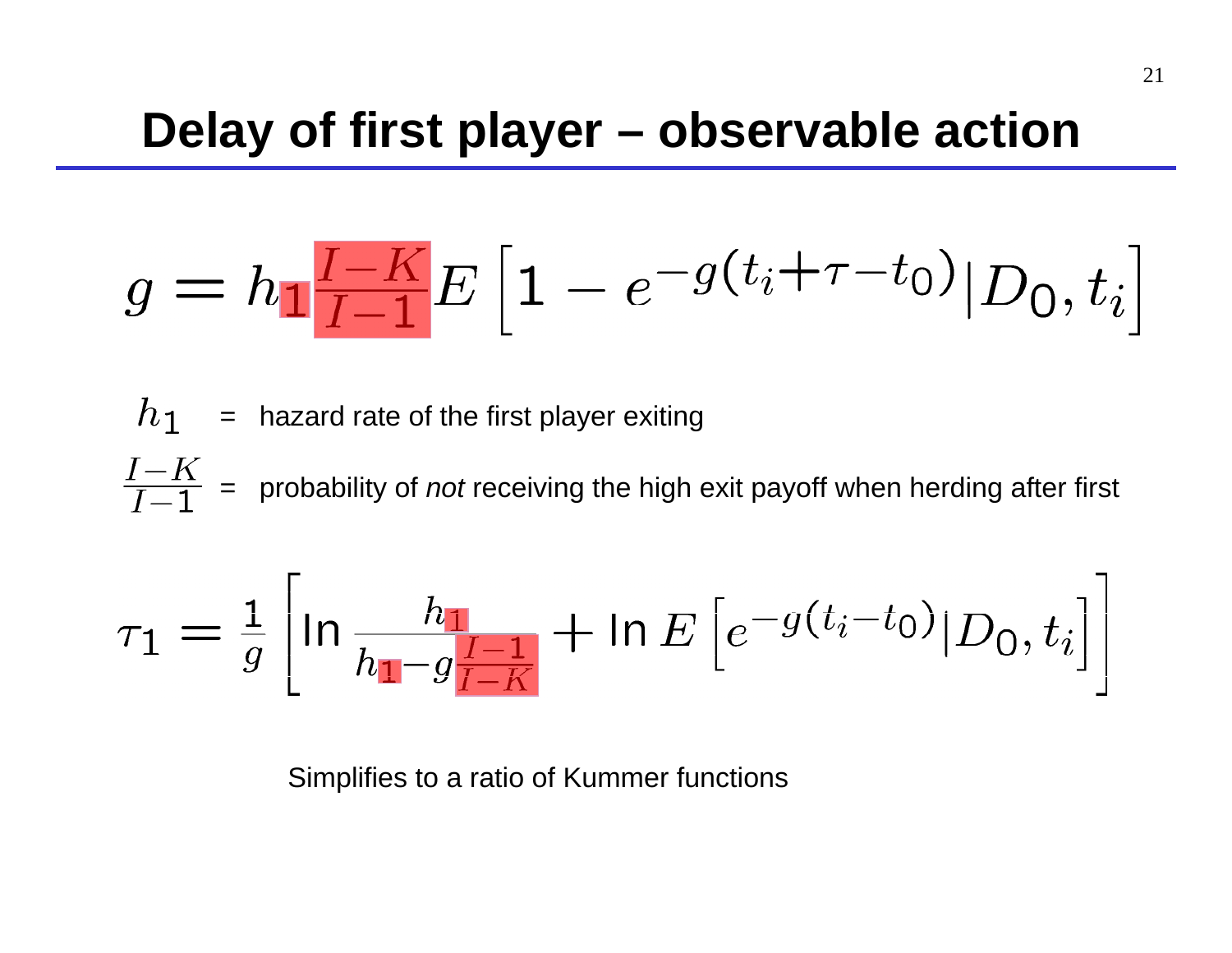### introduction

### **theory**

model setup

unobservable actions

observable actions

Information clustering

experiment

#### conclusion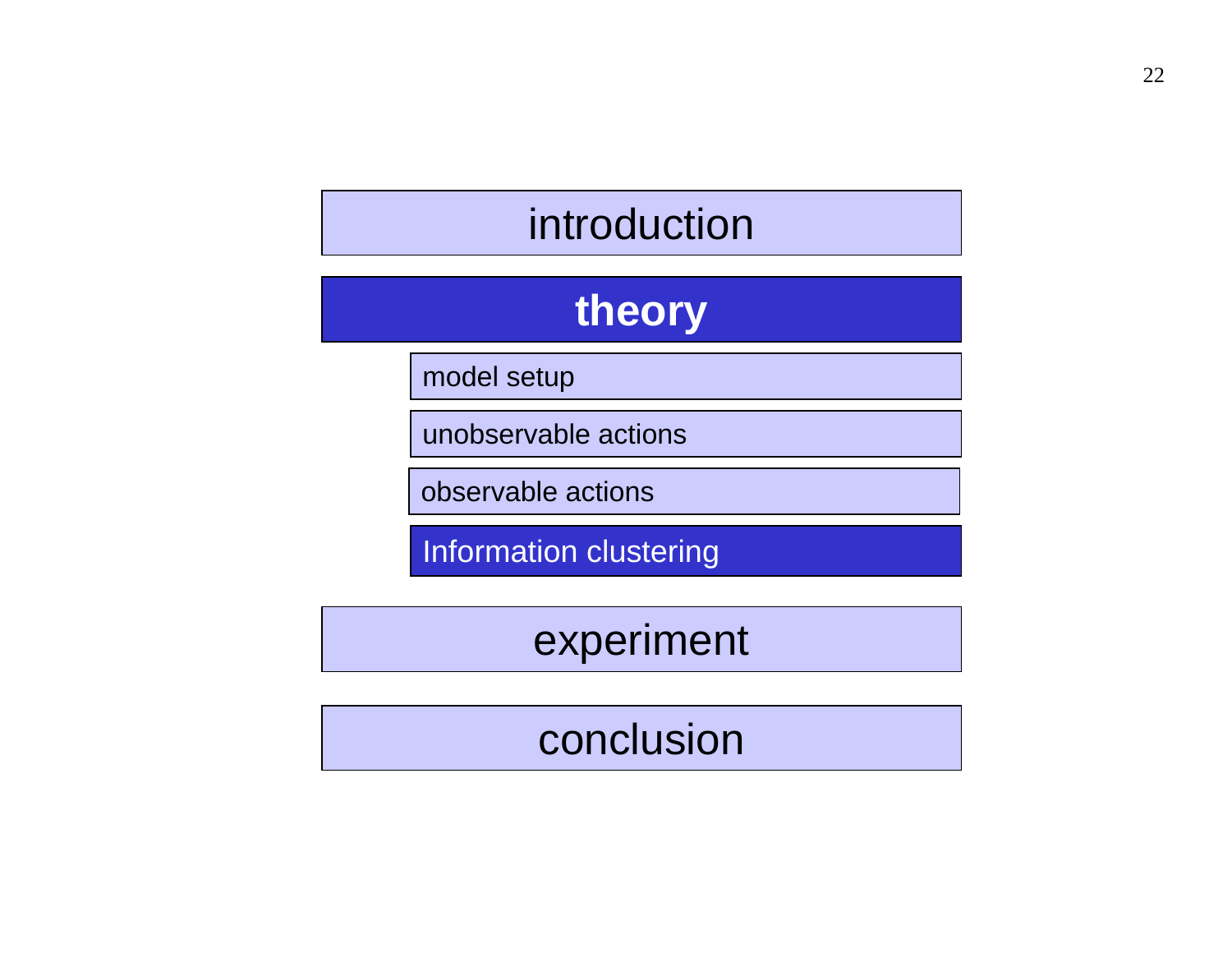## **Information Clustering**



in *I* groups

no information clustering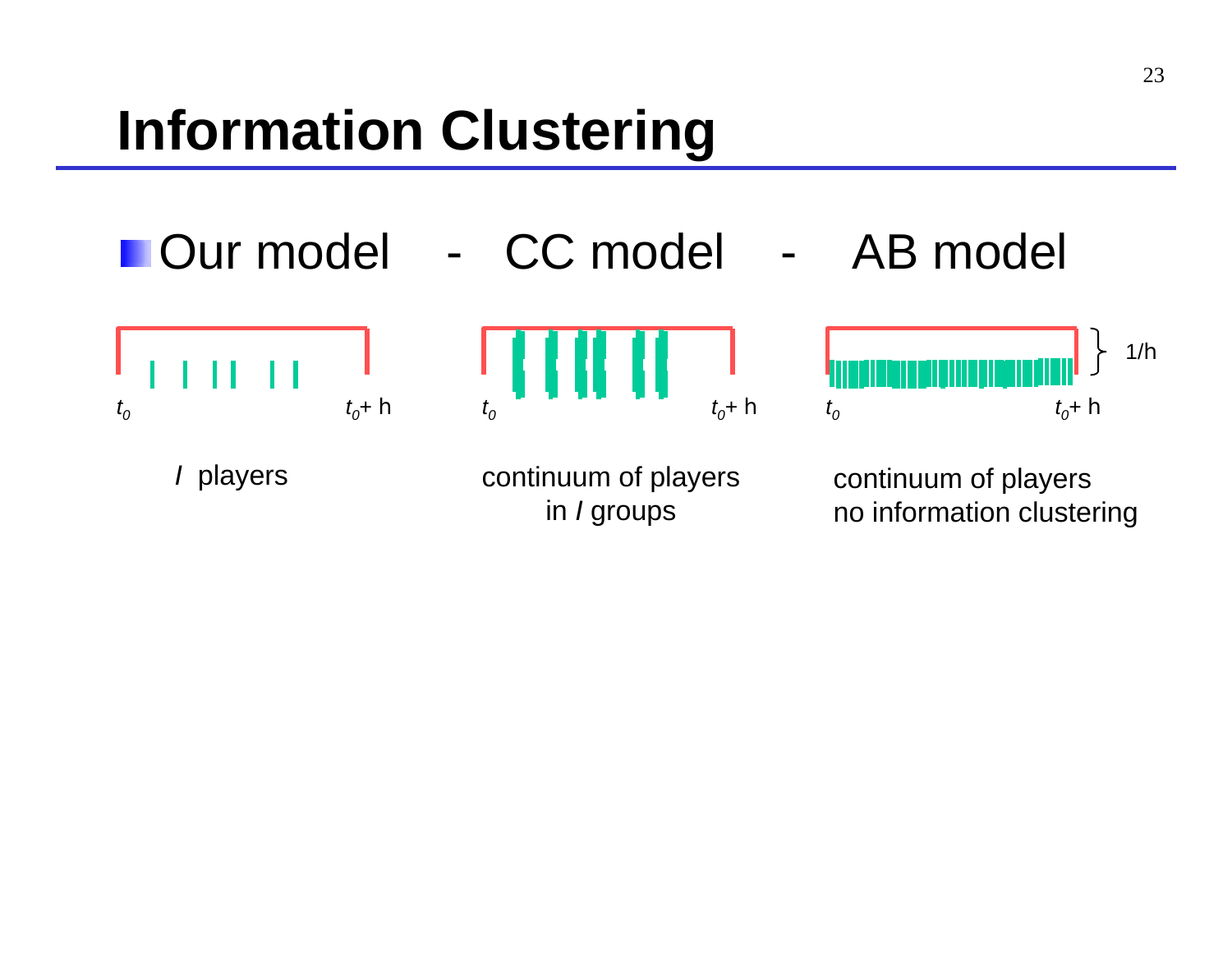# **Comparison to AB (unobservable)**

### Proposition 6: τ >  $\tau_\mathsf{AB}$ .

- **2** effects:
	- **I** Individual player carries more weight (focus of CC-model)

#### **Synchronization is more complicated**

- In AB: hazard rate > prob. of being "K<sup>th</sup>" player conditional on knowing to "K<sup>th</sup>" player, *t*<sub>i</sub> knows that next player exits an instant later with probability 1 and causes payoff drop.
- In BM: hazard rate > prob. of being "K $^{\rm th}$ "

**\*** prob. K+1th follows in next instant.



### Proposition 7: Fix *K*=κ*l*. As  $I \to \infty$ , τ  $\to$  τ<sub>AB</sub>.

(Kummer functions converge to exponentials.)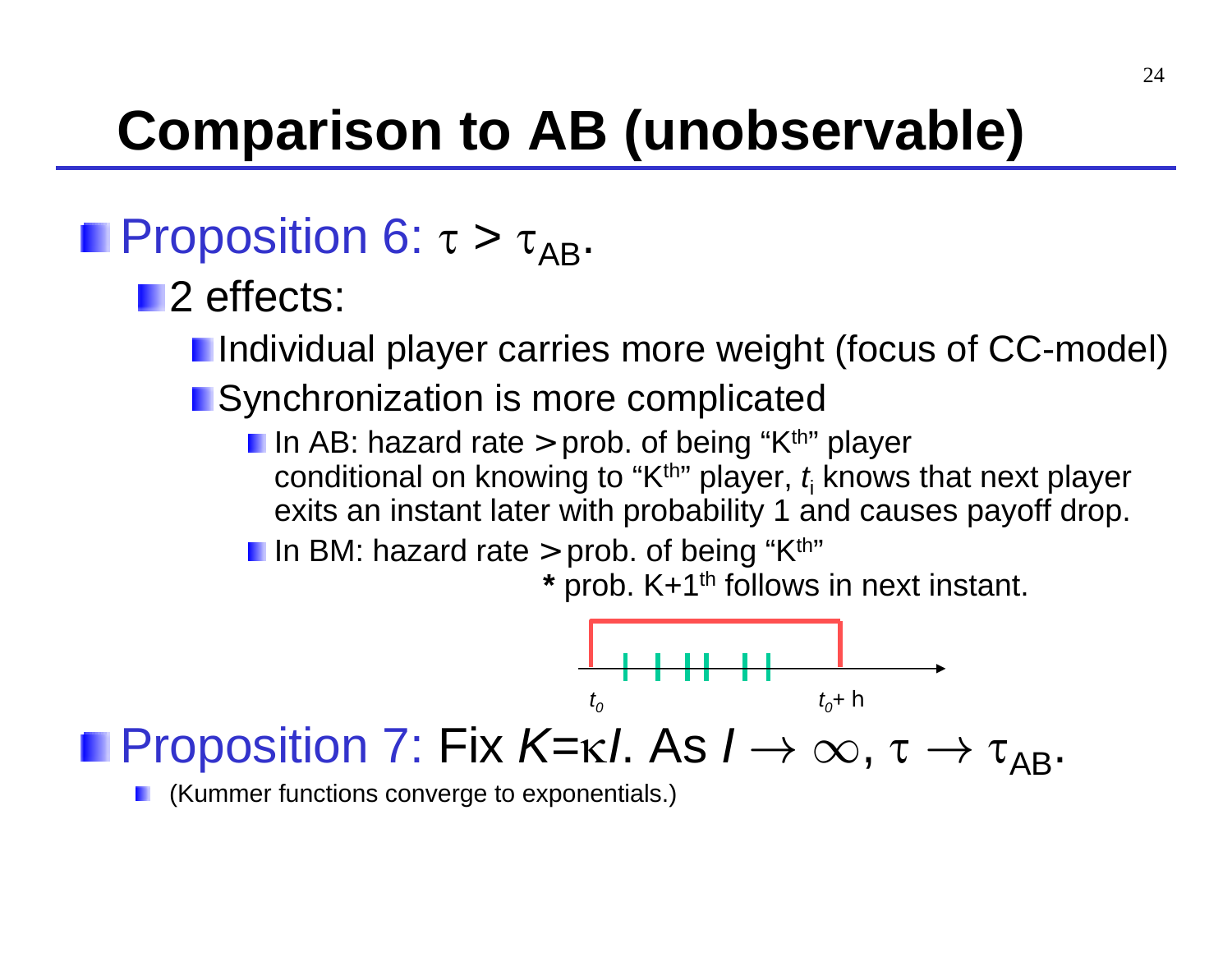## **Comparison with AB (observable)**

### Proposition 9:  $\tau^{\,}_{\rm 1, AB}$  = 0. **I**ntuition

- If at *t*<sub>i</sub> + τ<sub>AB,1</sub> payoff hadn't occurred it will occur with<br>prob. one in next instant (i.e. hazard rate=∞) prob. one in next instant (i.e. hazard rate= $\infty$ )
- **Hazard rate is continuous**

For any  $\tau_{\sf AB,1}$ >0 player i has incentive to exit earlier. Hence, τ<sub>AB,1</sub>=0.

### Corollary:  $\tau_{1} > \tau_{1,AB} = 0$ .

**Same reasoning as in case with unobservable** actions.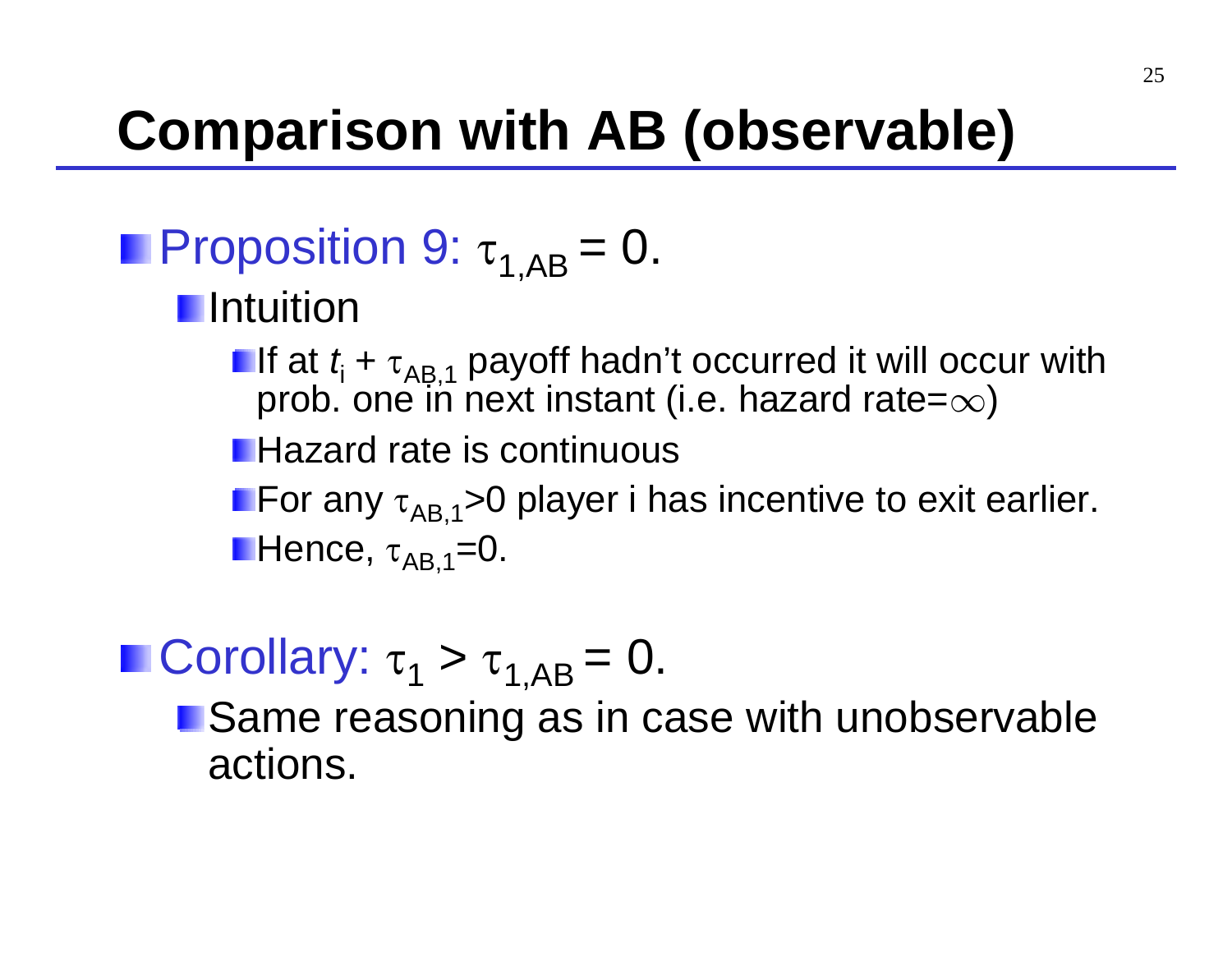## **Isolating information clustering (CC-model)**

- Continuum of players, but *I* cohorts **Difference: player** *i* **knows that his cohort exits at**  $t_{\mathsf{i}}$  **+ τ** Before *t*<sub>i</sub>+τ: drop if *K*<sup>th</sup> cohort out of (*I*-1) exits **■ After** *t*i+ <sup>τ</sup>: drop if ( *K*-1)th out of ( *I*-1) exits (since own cohort exited)
	- **LAt** *t*i+ τ: drop occurs with strictly positive prob.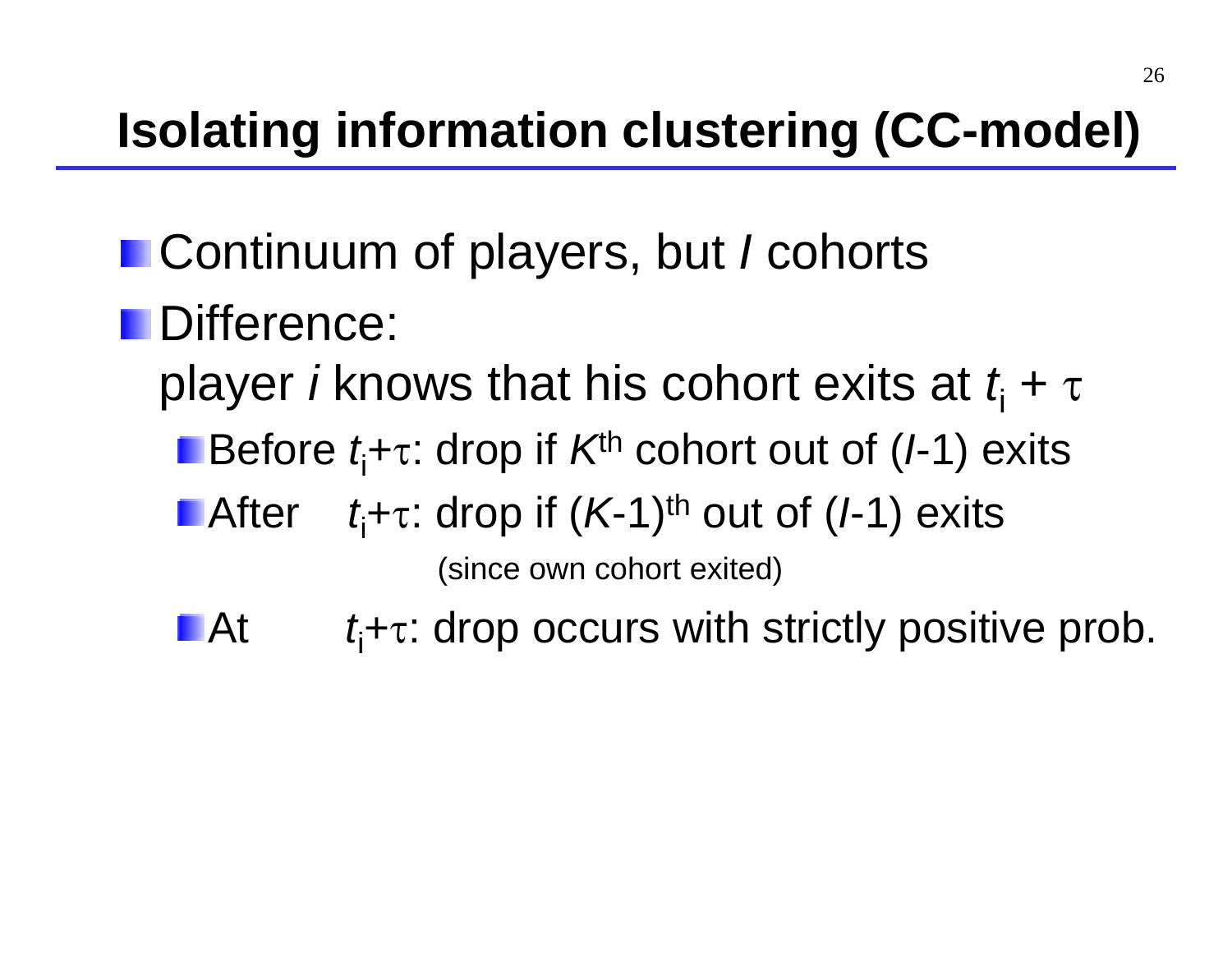### **Isolating information clustering (CC-model)**

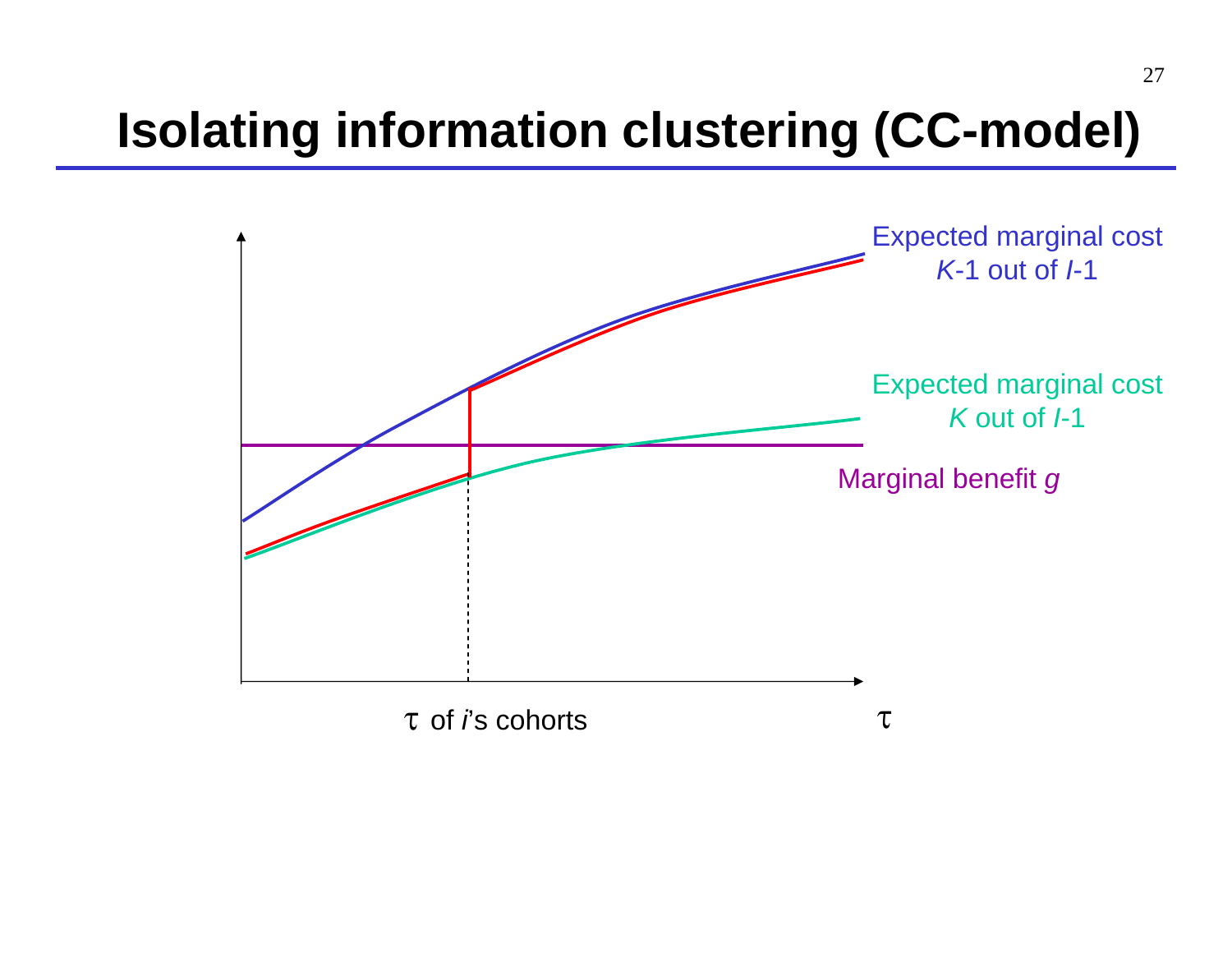### **Isolating information clustering (CC-model)**



Reasoning for  $\operatorname{\tau_{1}}$  in case with observable actions is analogous.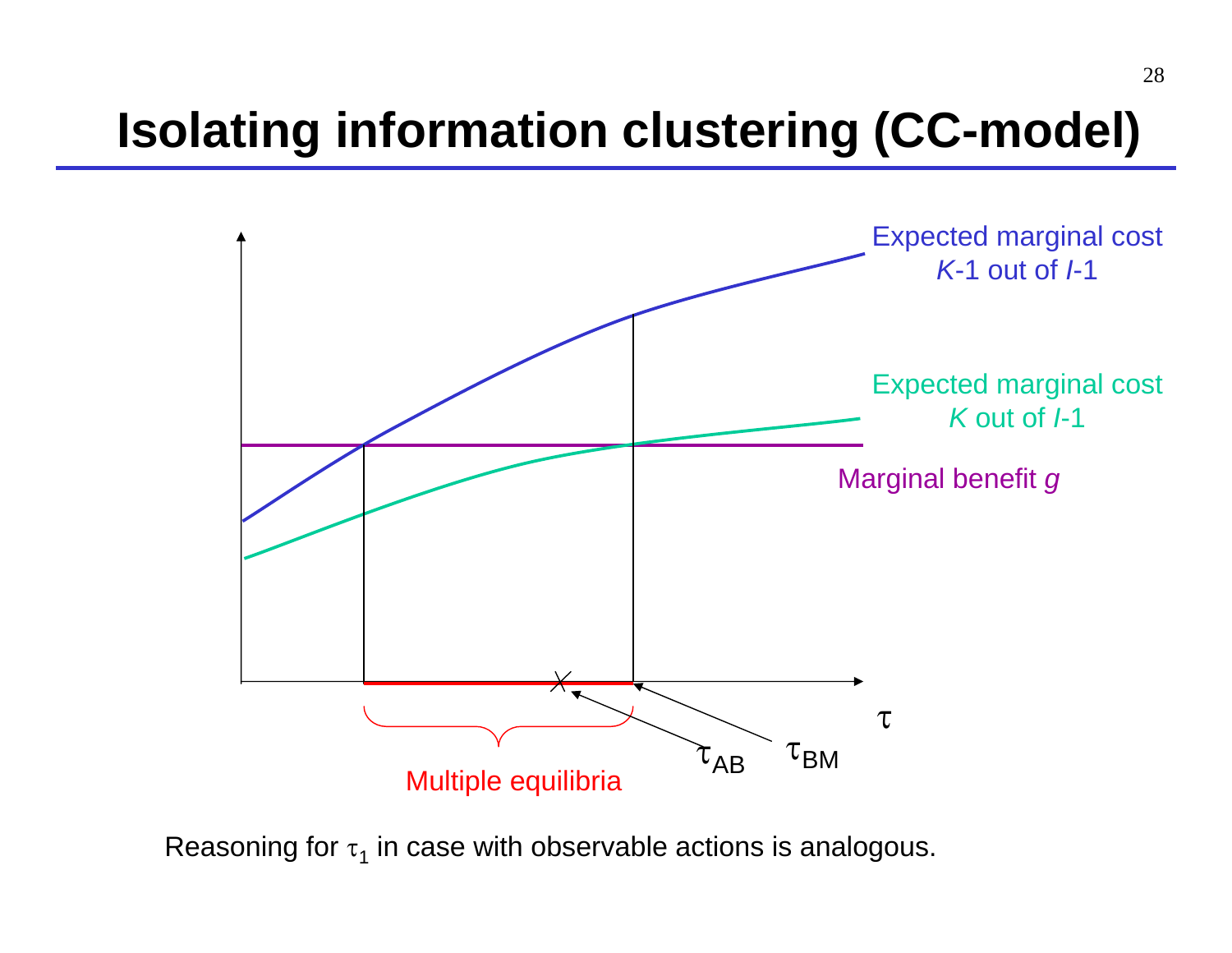- **Information clustering creates an additional** force for equilibrium delay in the unobservable case
- Information clustering is *necessary* to get equilibrium delay in the observable case
- **Not matters for equilibrium delay?** 
	- **Transparency**
	- **Synchronicity**
	- **Clustering**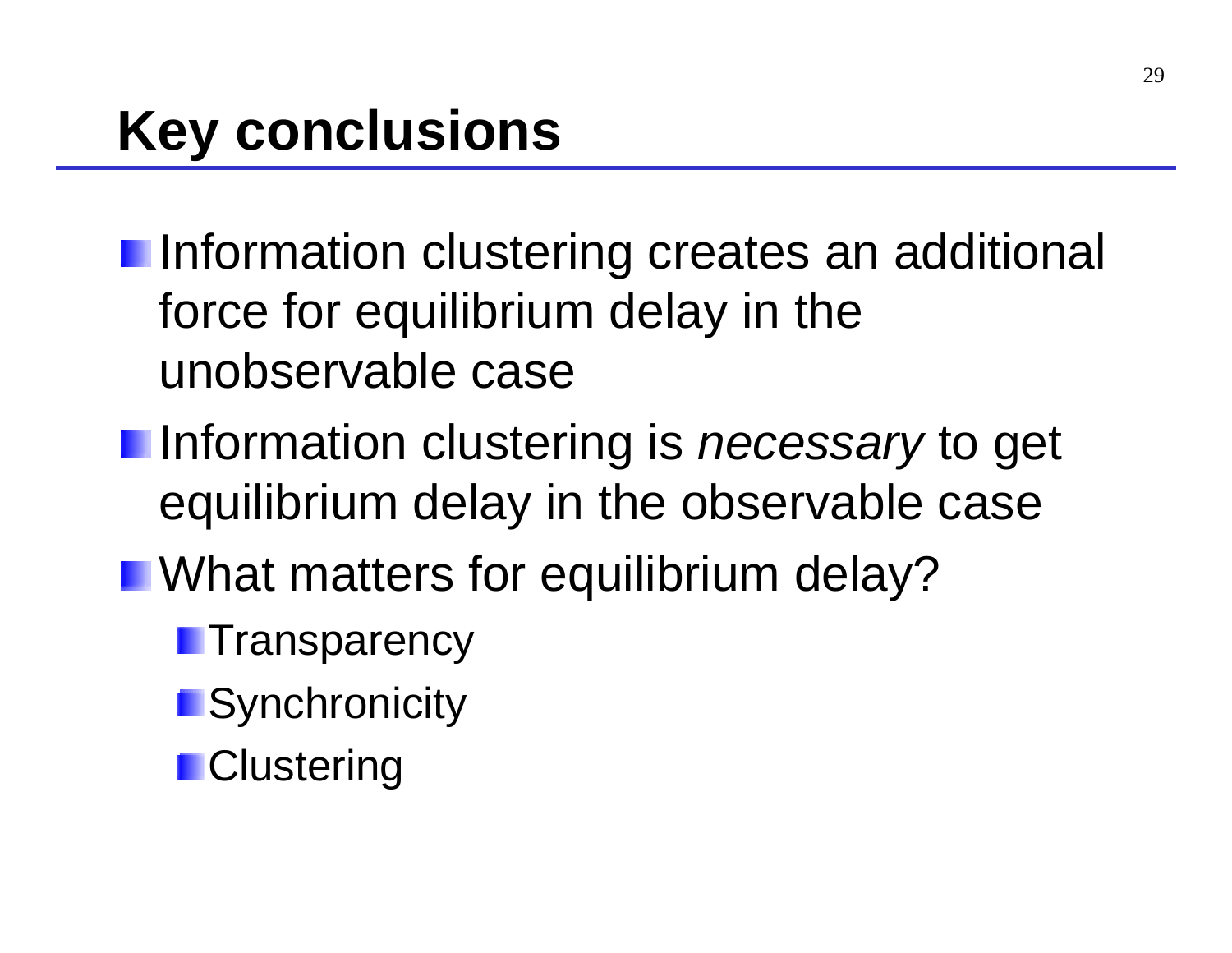### introduction

#### theory

#### **experiment**

design and procedures

measures – delay & herding

results

further insights

#### conclusion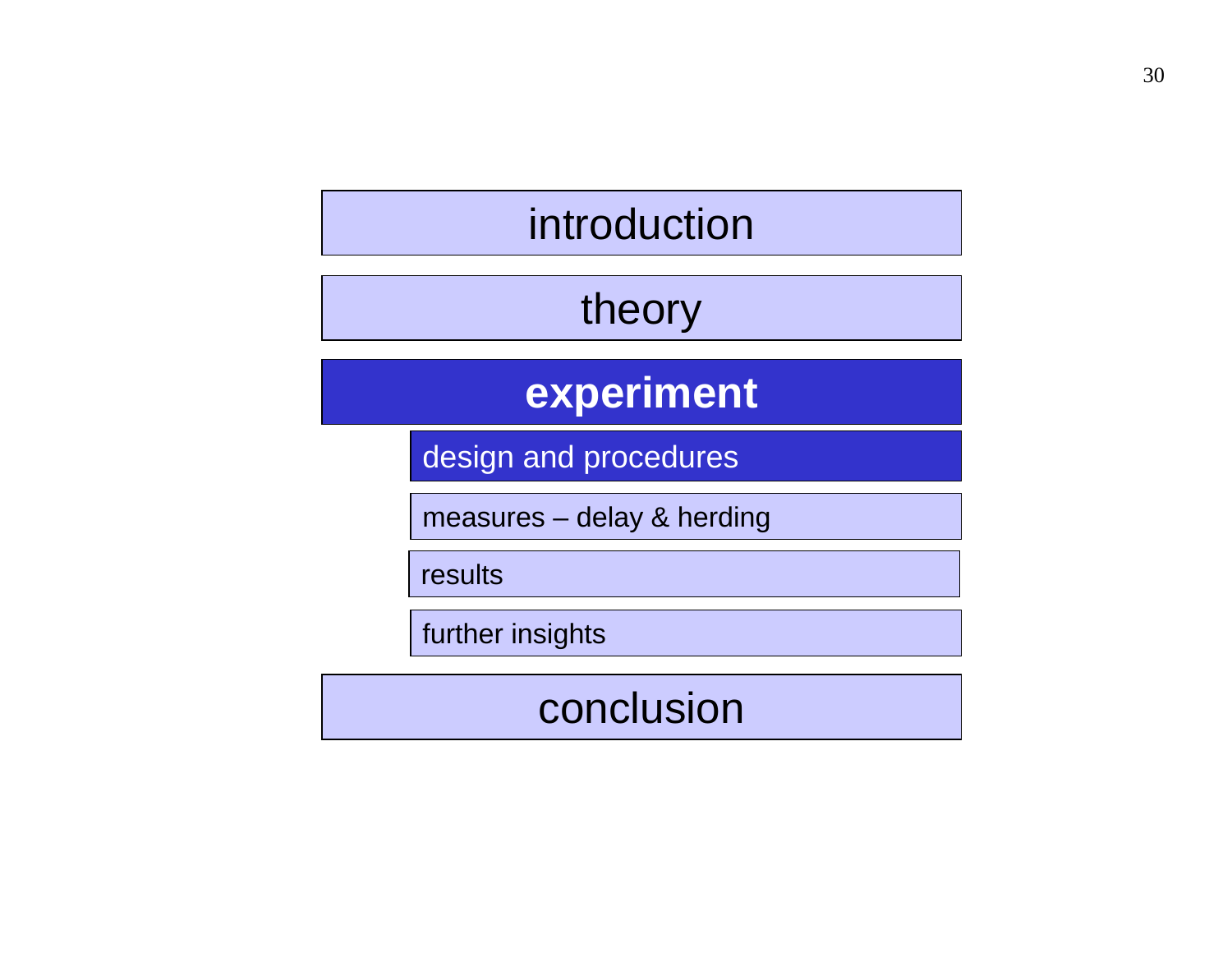

- g=2%, λ=1%, (½ second)
- **2** parallel rounds (randomly matched)
- **6 players per round**
- First 3 sell at exit price  $e^{gt}$ , others  $e^{gt}$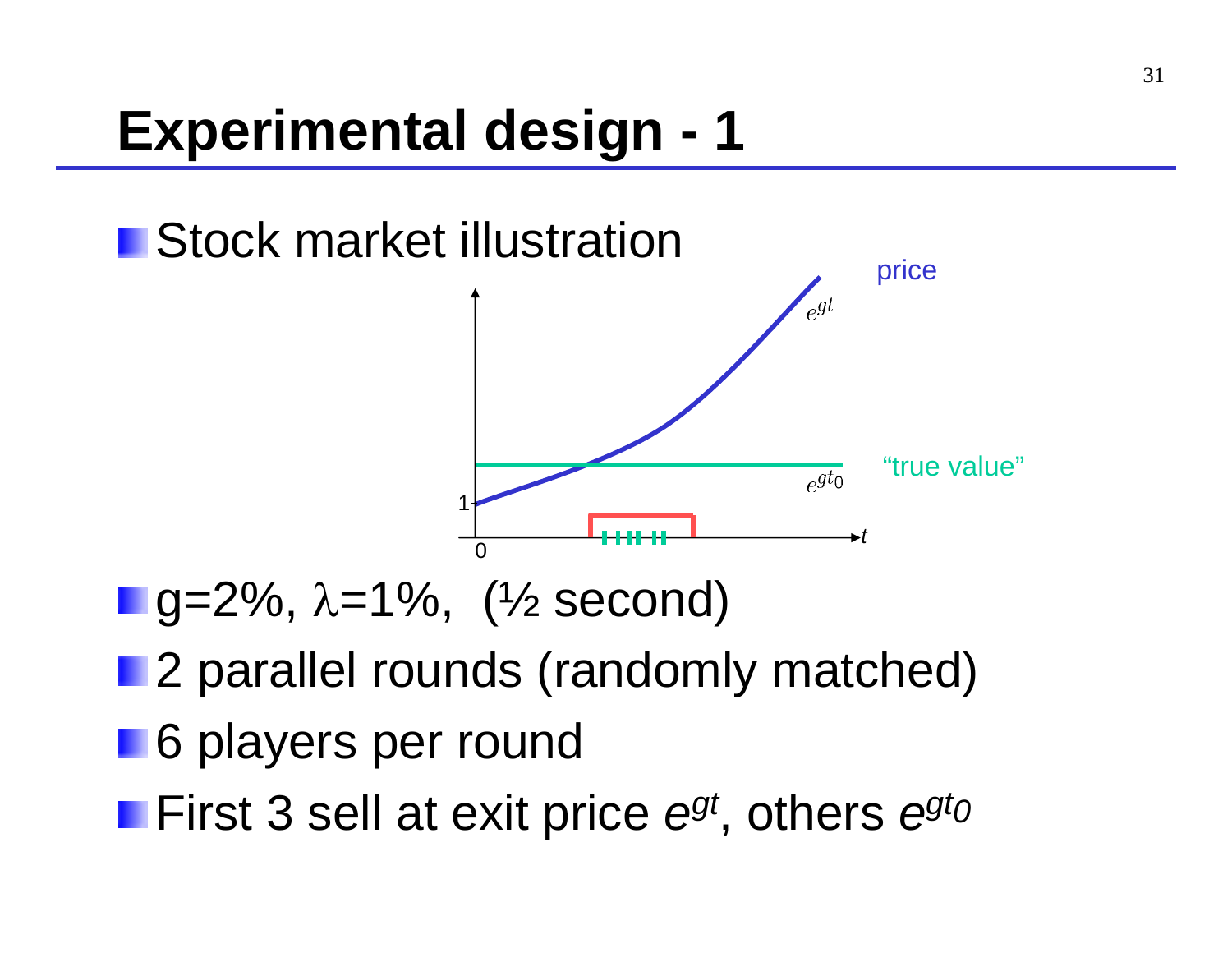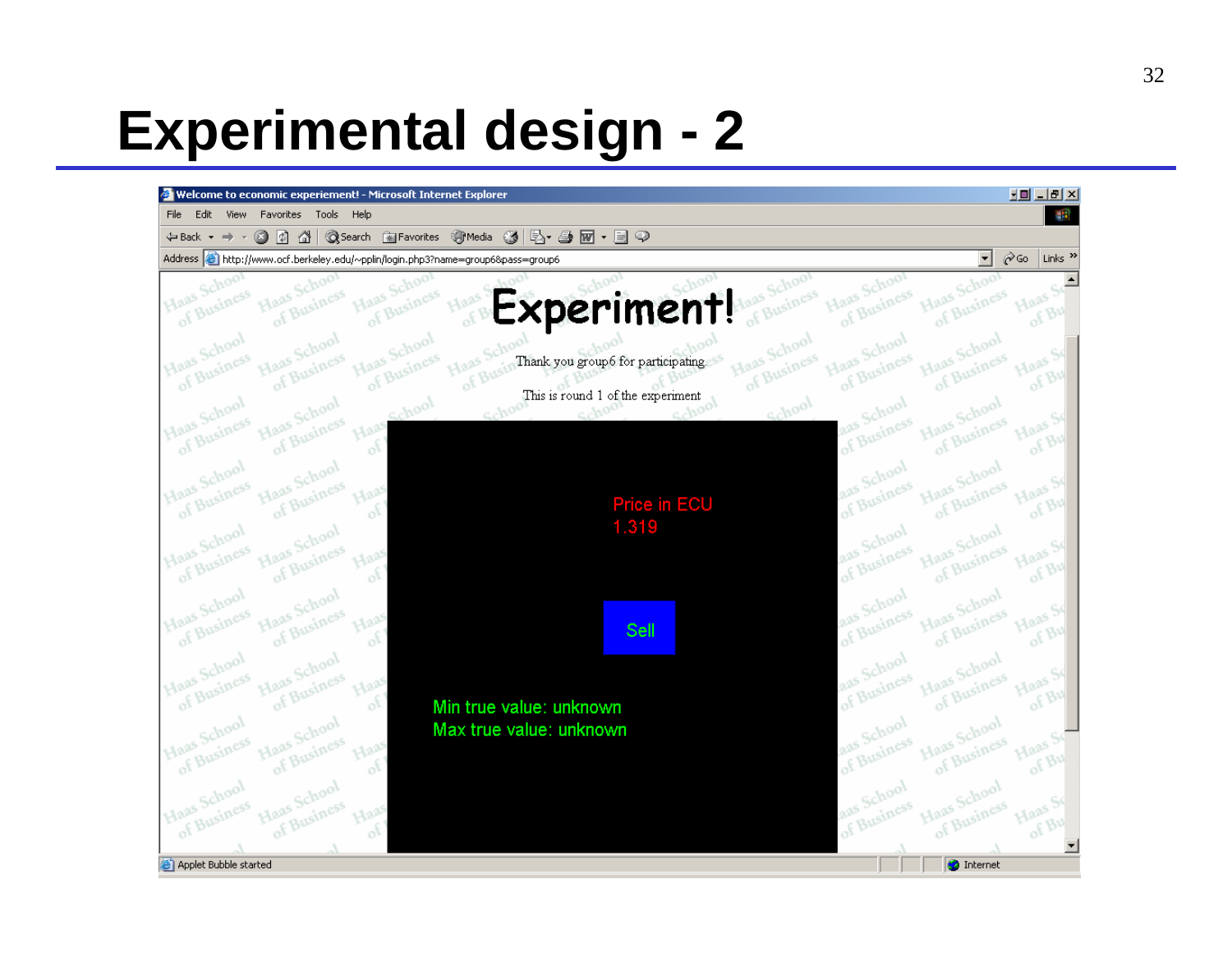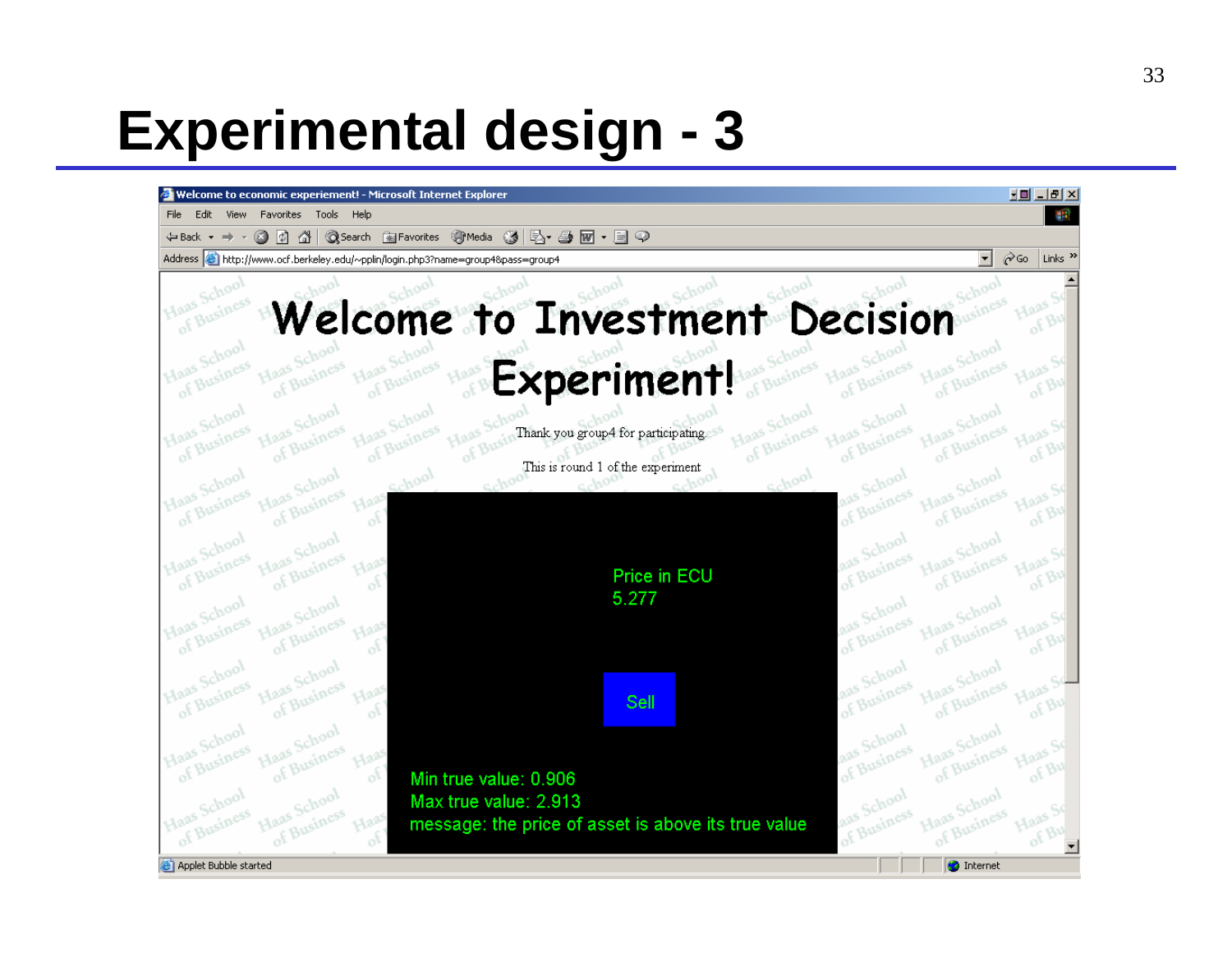

34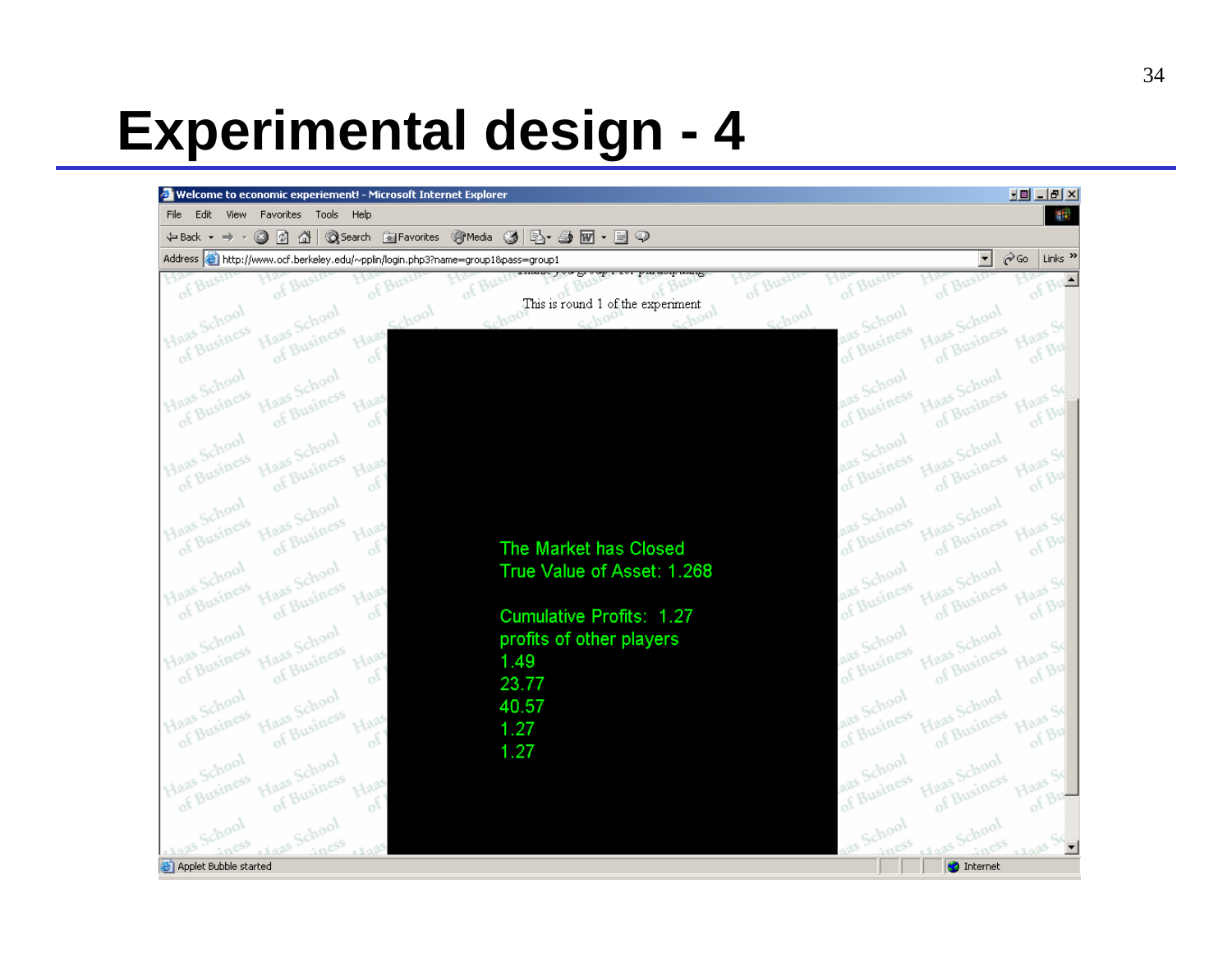- Average payout:  $ECU$  30.32 = \$15.16
- **Hovering to avoid coordination via mouse-click**
- "Learning by doing:" focus on periods 20,...,45
- **Detagoral Departm 10 Deriods (5 sec.)** Obvious mistakes: sale within 10 periods (5 sec.)
- **16 Sessions**
- **Treatments:**

|          | unobservable      | observable |
|----------|-------------------|------------|
| $n = 50$ | <b>Compressed</b> |            |
| $n = 90$ | <b>Baseline</b>   | Observable |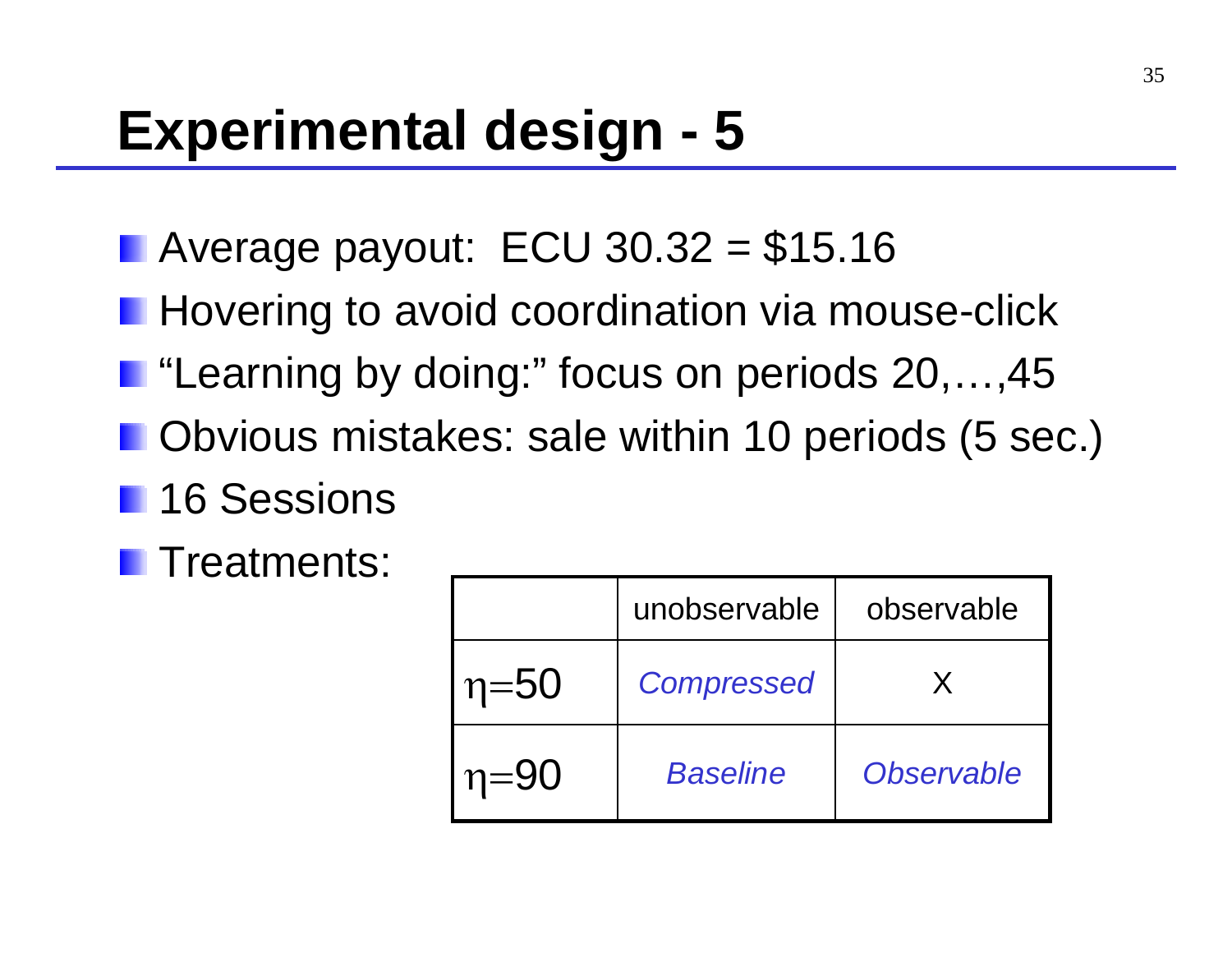### introduction

### theory

### **experiment**

design and procedure

measures – delay & herding

results

further insights

#### conclusion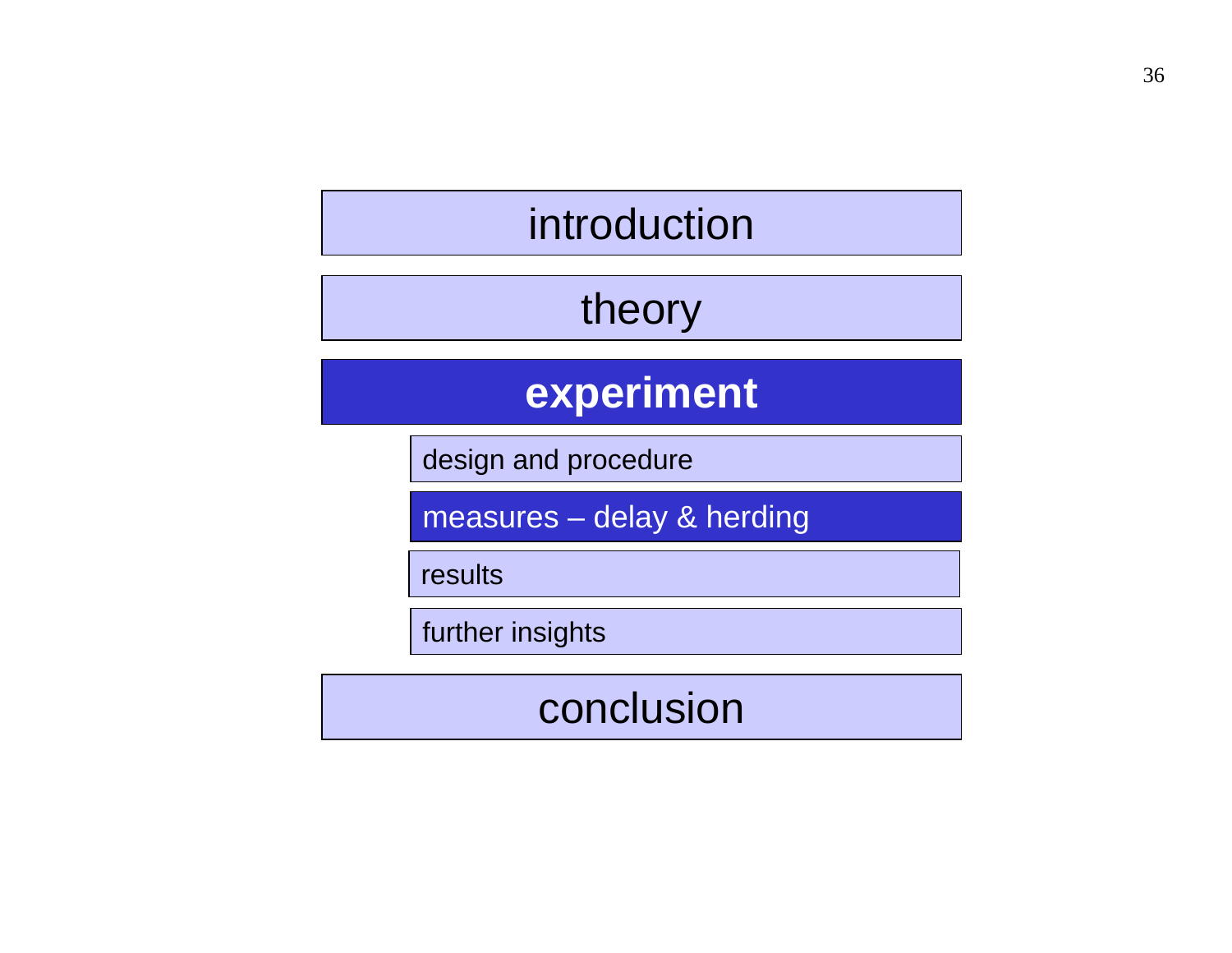**Delay measures** *<u>r</u> delay*  $**b**$ **ubble length Notice censoring! Herding measure** *I* GAP<sup>2,1</sup> **t** GAP<sup>3,2</sup>

$$
t_{\text{exit i}} - t_{\text{i}}
$$

$$
t_{\text{exit [K]}} - t_{0}
$$

$$
t_{\text{exit [2]}} - t_{\text{exit [1]}}
$$

$$
t_{\text{exit [3]}} - t_{\text{exit [2]}}
$$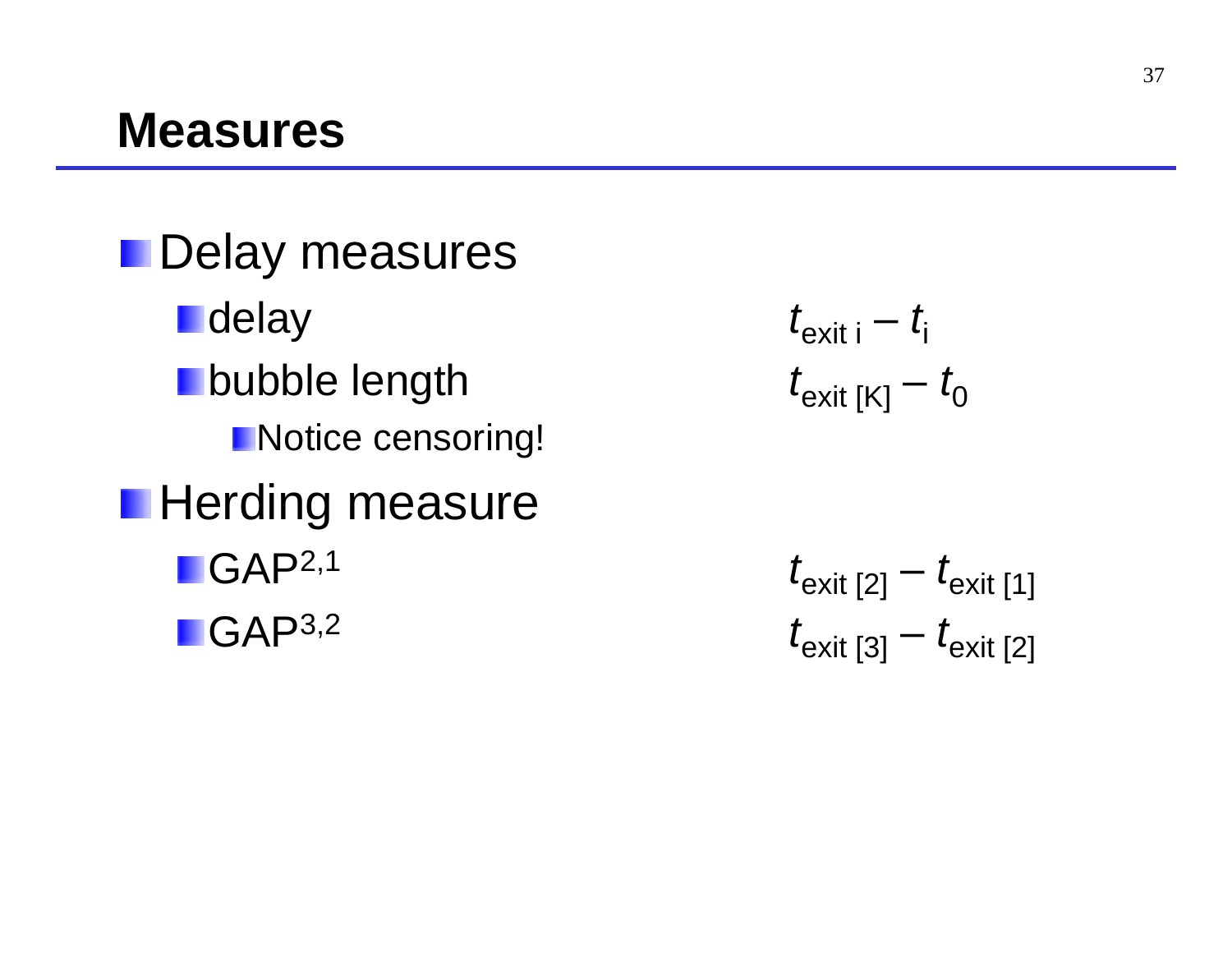### introduction

### theory

### **experiment**

design and procedure

measures – delay & herding

results

further insights

#### conclusion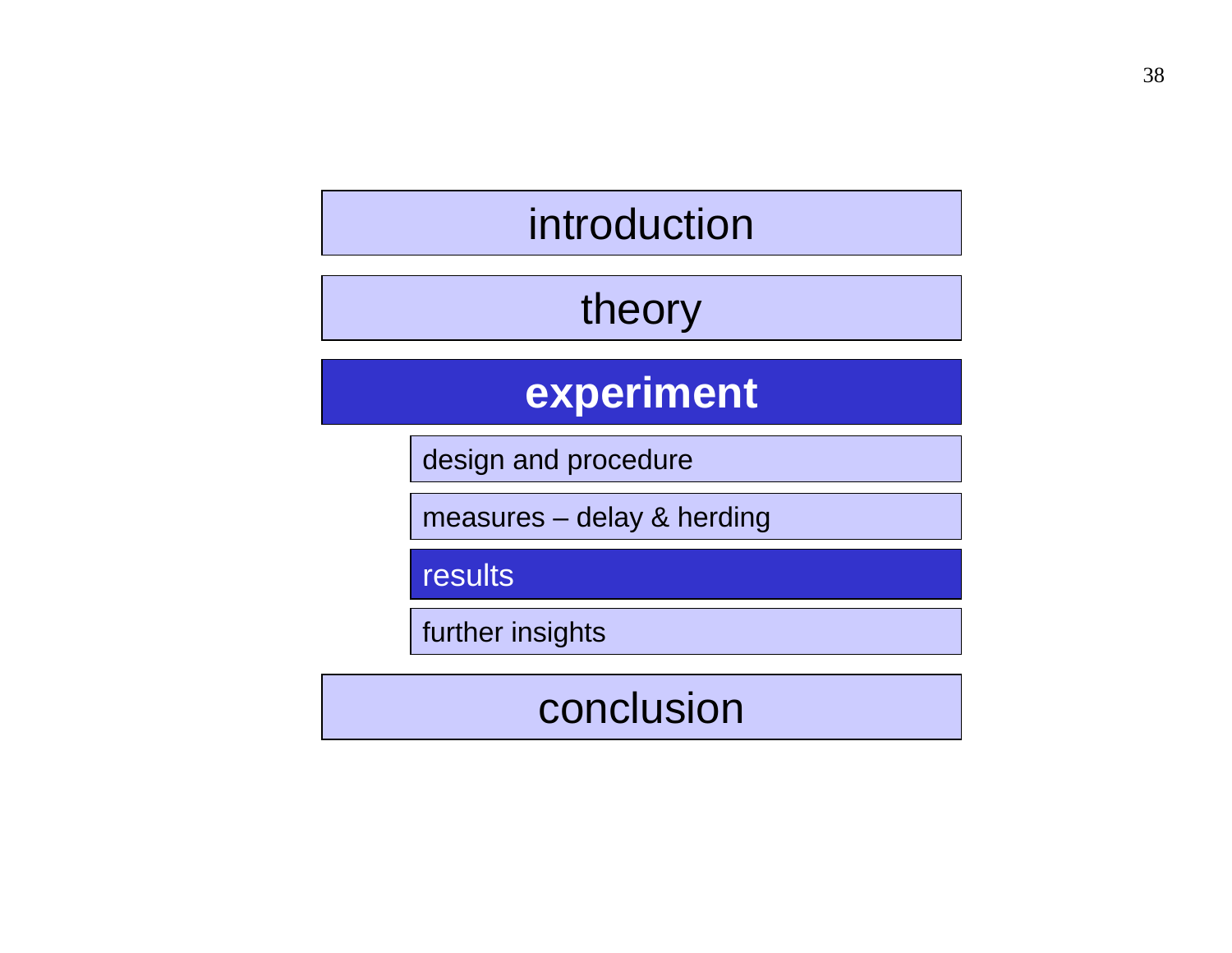#### **Table 1: Theory Predictions**

|                      | <b>Treatment</b> |                                       |       |  |
|----------------------|------------------|---------------------------------------|-------|--|
|                      |                  | <b>Baseline Compressed Observable</b> |       |  |
| <b>Bubble Length</b> | 62               | 26                                    | 26.   |  |
| <b>Delay Length</b>  | 23               | ト                                     | $13*$ |  |
| <b>Gap Length</b>    | 13               |                                       |       |  |

\*For the Observable treatment, Delay is only meaningful for first seller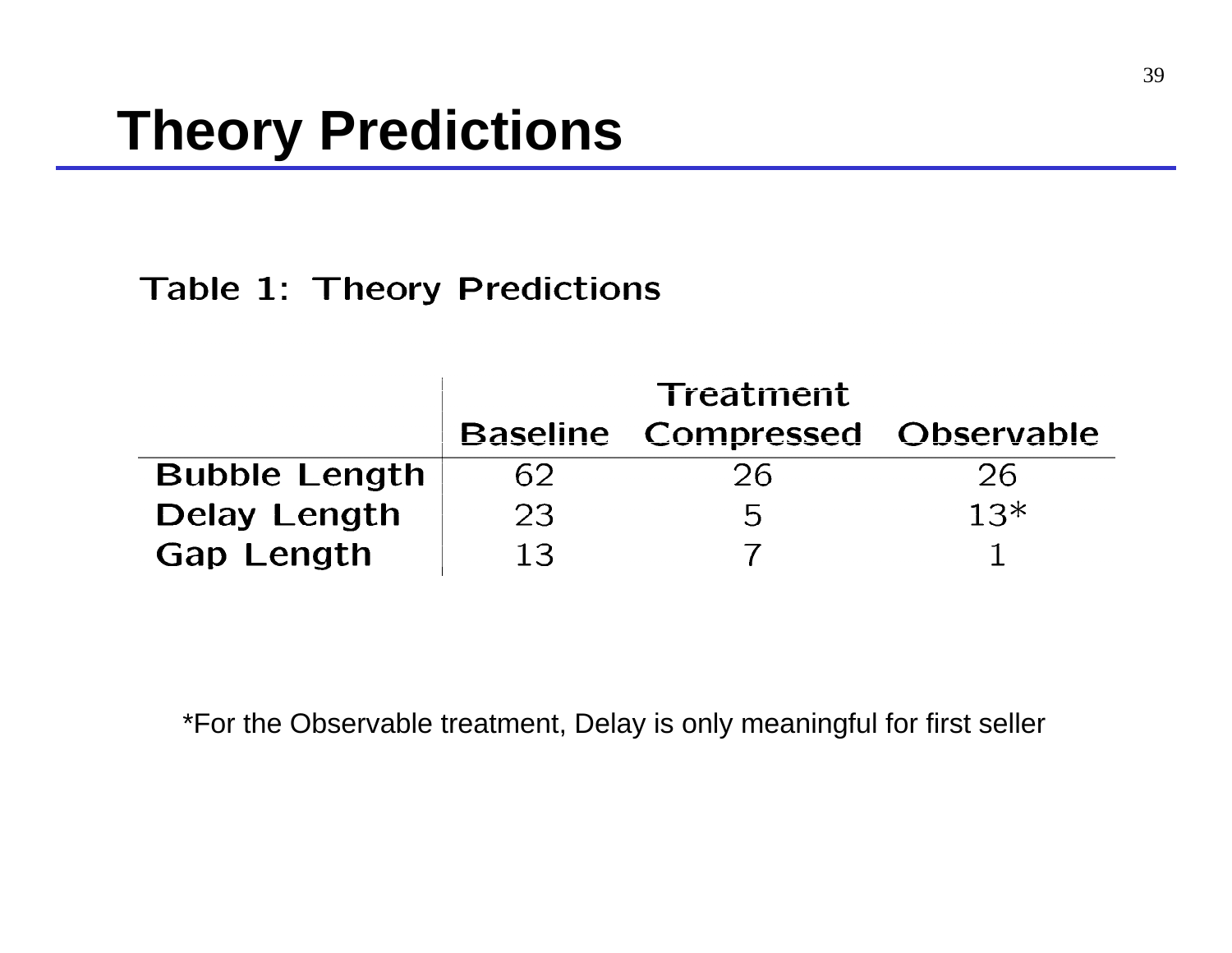## **Descriptive Statistic**

|                           |                 | Treatment  |                   |
|---------------------------|-----------------|------------|-------------------|
|                           | <b>Baseline</b> | Compressed | <b>Observable</b> |
| <b>Number of Sessions</b> | 6               | 6          | 4                 |
| <b>Bubble Length</b>      | 44.00           | 26.46      | 31.00             |
|                           | (25.00)         | (11.31)    | (24.55)           |
| Delay Length              |                 |            |                   |
| Seller 1                  | 7.26            | 3.97       | 7.06              |
|                           | (9.60)          | (4.25)     | (12.72)           |
| Seller <sub>2</sub>       | 10.18           | 5.34       |                   |
|                           | (13.68)         | (5.39)     |                   |
| Seller <sub>3</sub>       | 12.67           | 6.66       |                   |
|                           | (16.14)         | (6.79)     |                   |
| <b>Gap Length</b>         |                 |            |                   |
| Between 1st & 2nd seller  | 23.27           | 18.59      | 9.48              |
|                           | (27.63)         | (26.37)    | (25.81)           |
| Between 2nd & 3rd seller  | 15.22           | 8.68       | 1.85              |
|                           | (15.87)         | (9.51)     | (1.49)            |
|                           |                 |            |                   |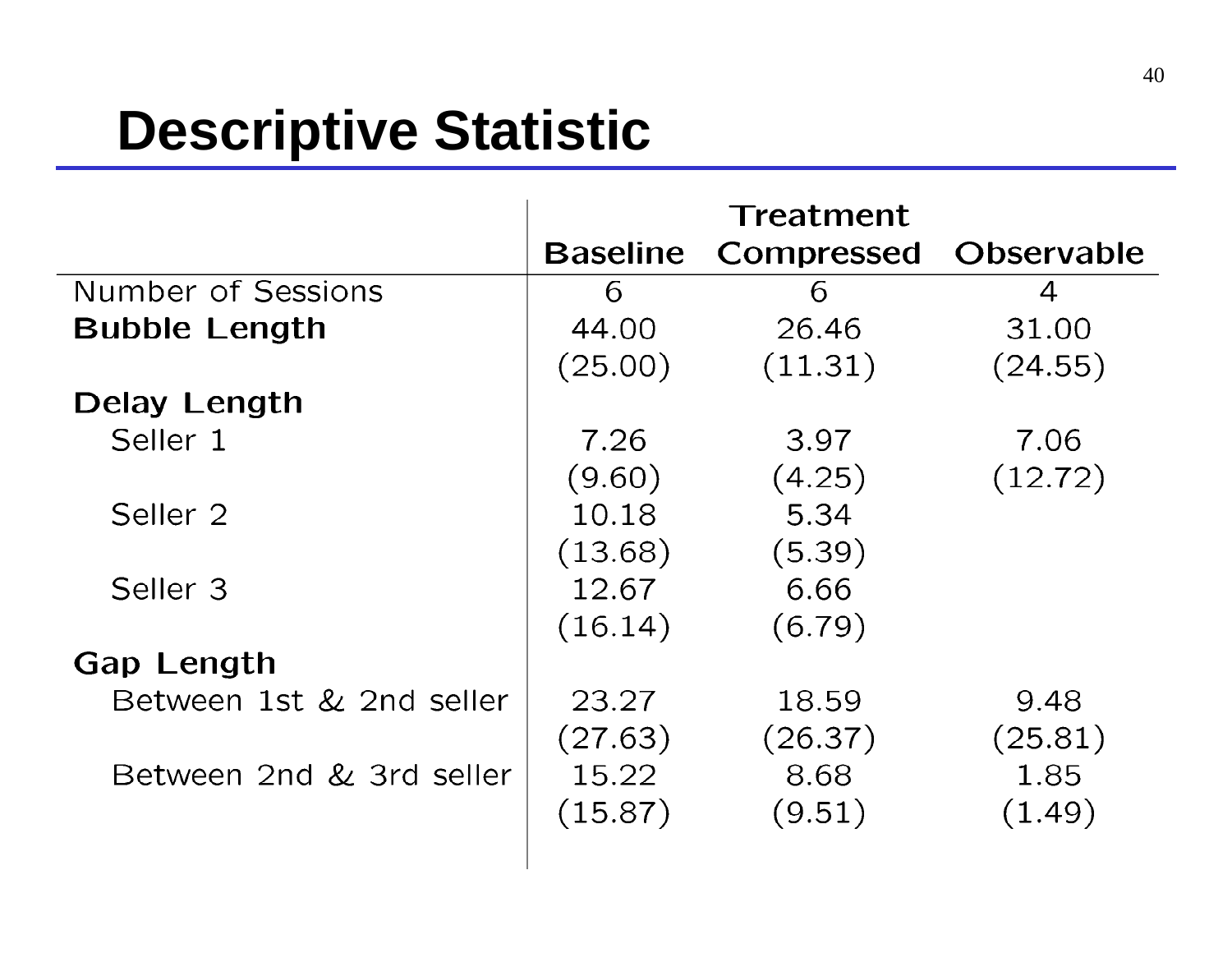### **Histograms – Bubble Length**

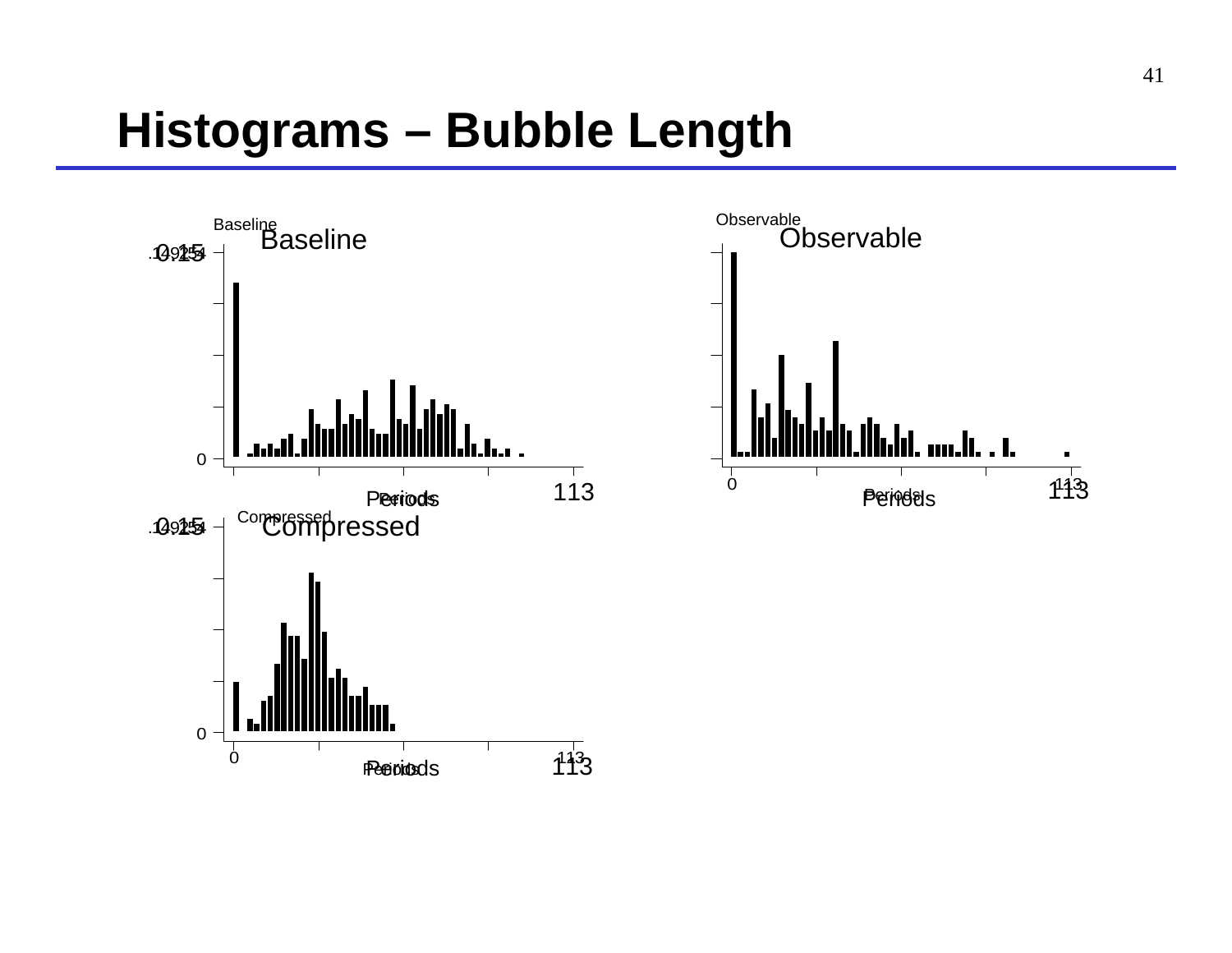### **Histogram - Third Player's Delay**

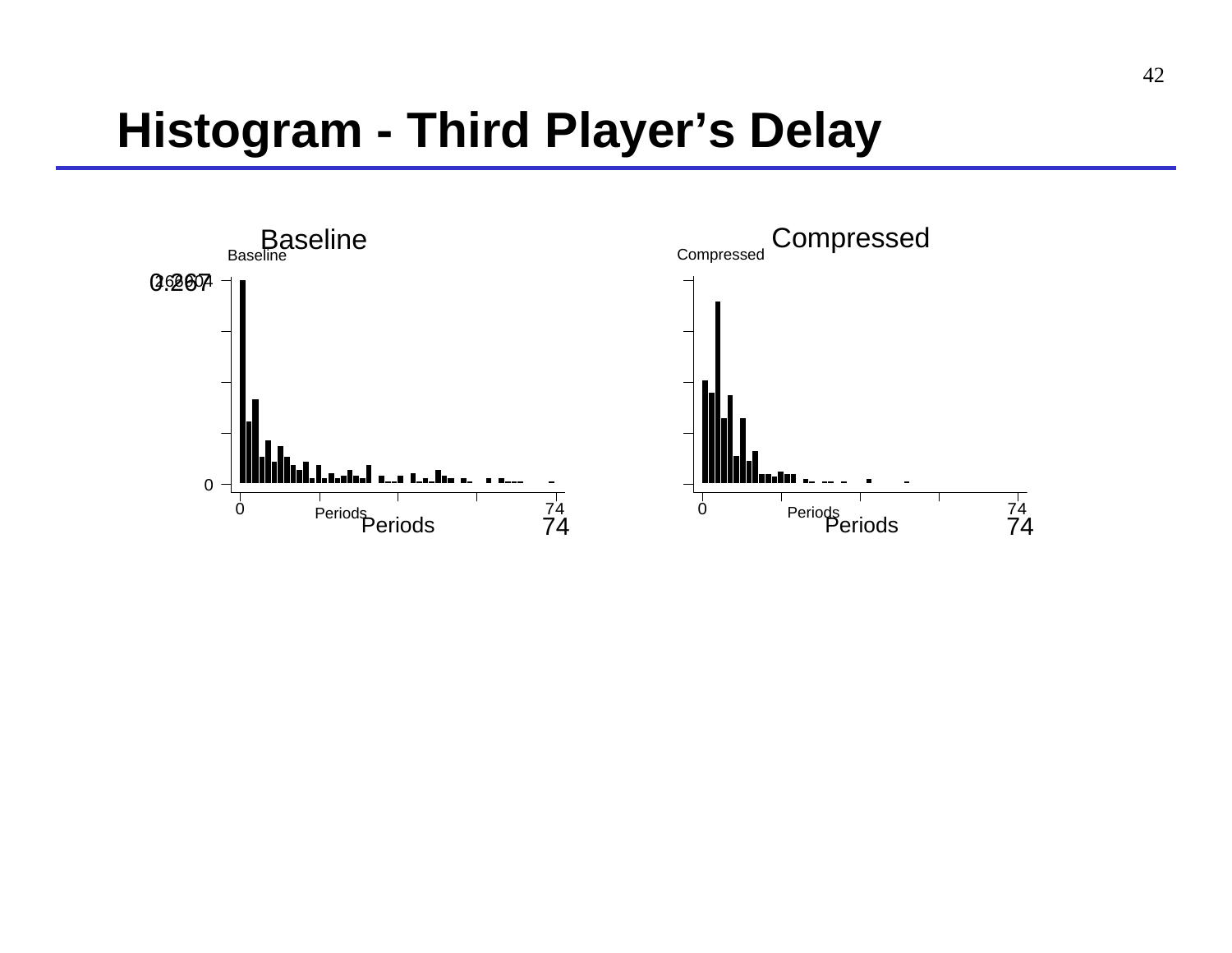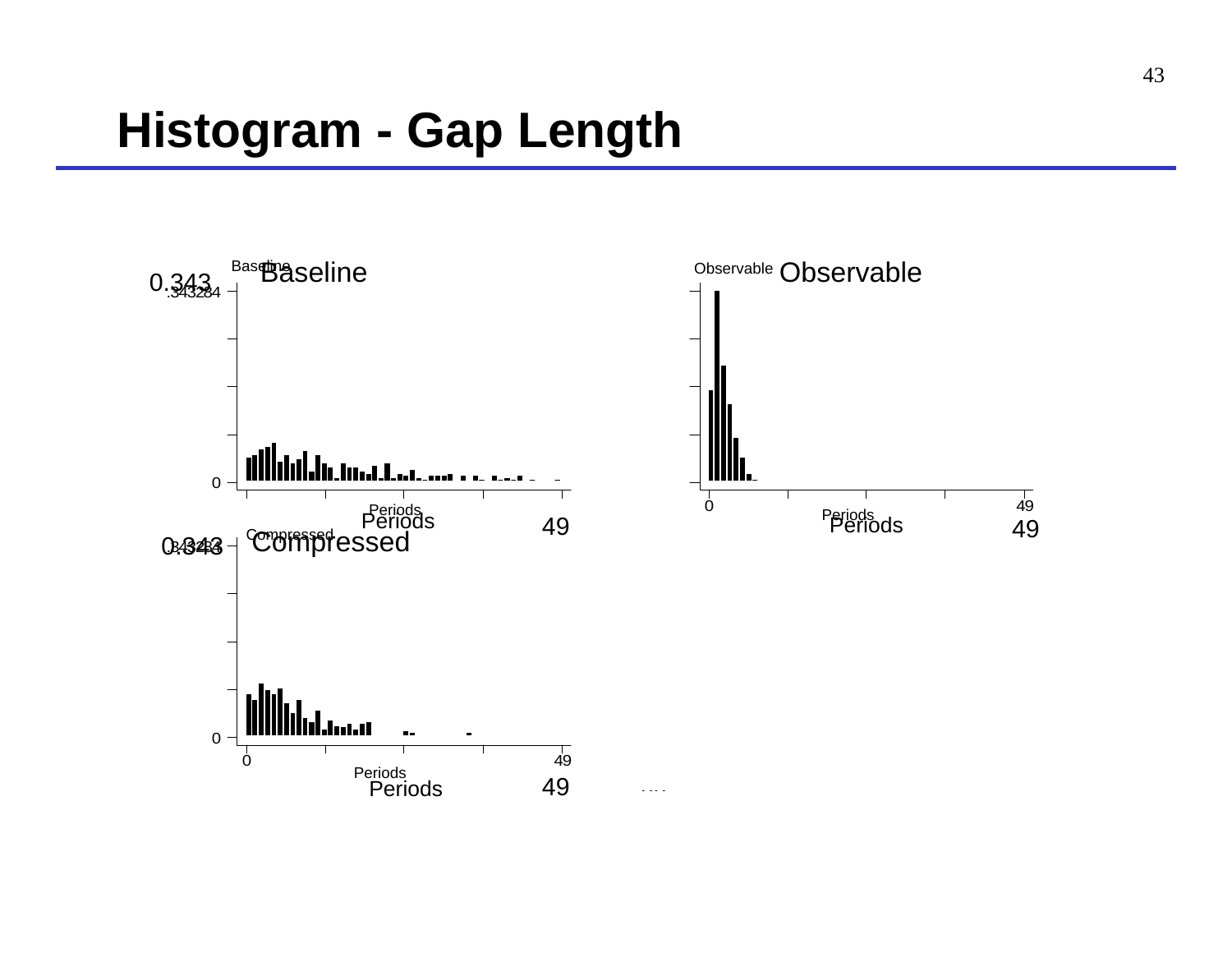## **Results – Session Level Analysis**

| <b>Prediction 1: Bubble Length</b> |                         |
|------------------------------------|-------------------------|
| <b>Baseline &gt; Compressed</b>    | 5%                      |
| <b>Prediction 2: Delay</b>         |                         |
| Player 1: Baseline > Compressed    | $5\%$                   |
| <b>Player 2:</b>                   | 5%                      |
| Player 3:                          | $1\%$                   |
| Player 1: Baseline > Observable    | failed to<br>$reject =$ |
| <b>Prediction 3: GAP</b>           |                         |
| GAP21: Baseline > Observable       | $5\%$                   |
| $\blacksquare$ GAP32:              | $5\%$                   |
|                                    |                         |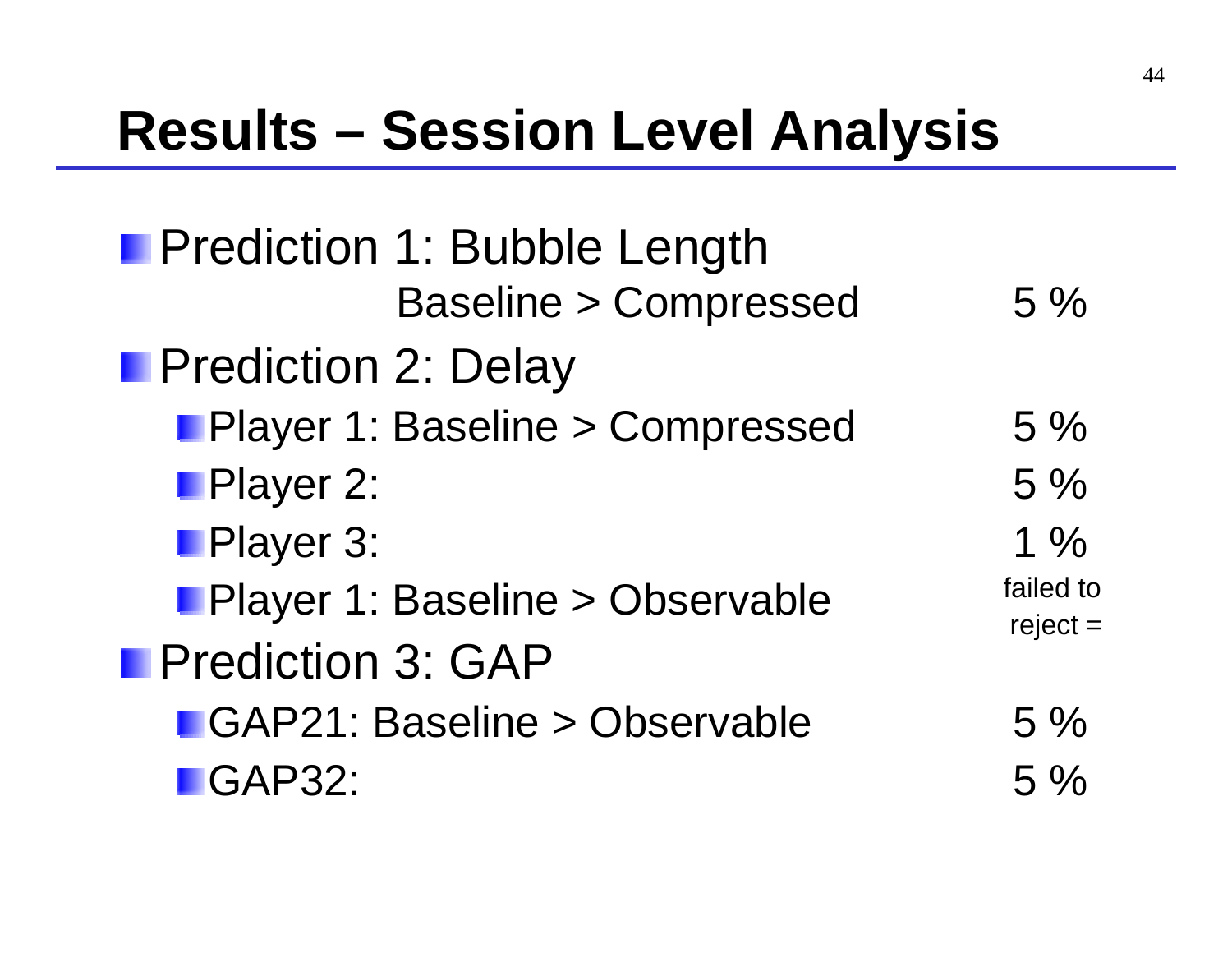### **Results: Delay – Individual Level Analysis**

|                            |              | Robust-Cluster-OLS                                                      | <b>Tobit</b>           |                 |              |
|----------------------------|--------------|-------------------------------------------------------------------------|------------------------|-----------------|--------------|
|                            | Seller 1     | Seller 2                                                                | Seller 3               | <b>Baseline</b> | Compressed   |
| Constant                   | 11.512       | 15.643                                                                  | 19.597                 | 18.635          | 9.036        |
|                            |              | $(12.48)$ <sup>**</sup> $(11.33)$ <sup>**</sup> $(11.17)$ <sup>**</sup> |                        | $(35.09)^{**}$  | $(39.32)$ ** |
| Compressed                 | $-3.471$     | $-5.165$                                                                | $-6.697$               |                 |              |
|                            |              | $(4.50)$ <sup>**</sup> $(4.60)$ <sup>**</sup>                           | $(4.91)$ <sup>**</sup> |                 |              |
| <b>Observable</b>          | $-0.654$     |                                                                         |                        |                 |              |
|                            | (0.52)       |                                                                         |                        |                 |              |
| $t_0$                      | $-0.054$     | $-0.069$                                                                | $-0.087$               |                 |              |
|                            | $(10.39)$ ** | $(8.89)$ **                                                             | $(9.41)$ <sup>**</sup> |                 |              |
| <b>Round Fixed Effects</b> | Yes          | Yes                                                                     | Yes                    | Yes             | Yes          |
| Observations               | 738          | 584                                                                     | 583                    | 1681            | 1788         |
| $R$ -squared               | 0.23         | 0.26                                                                    | 0.28                   |                 |              |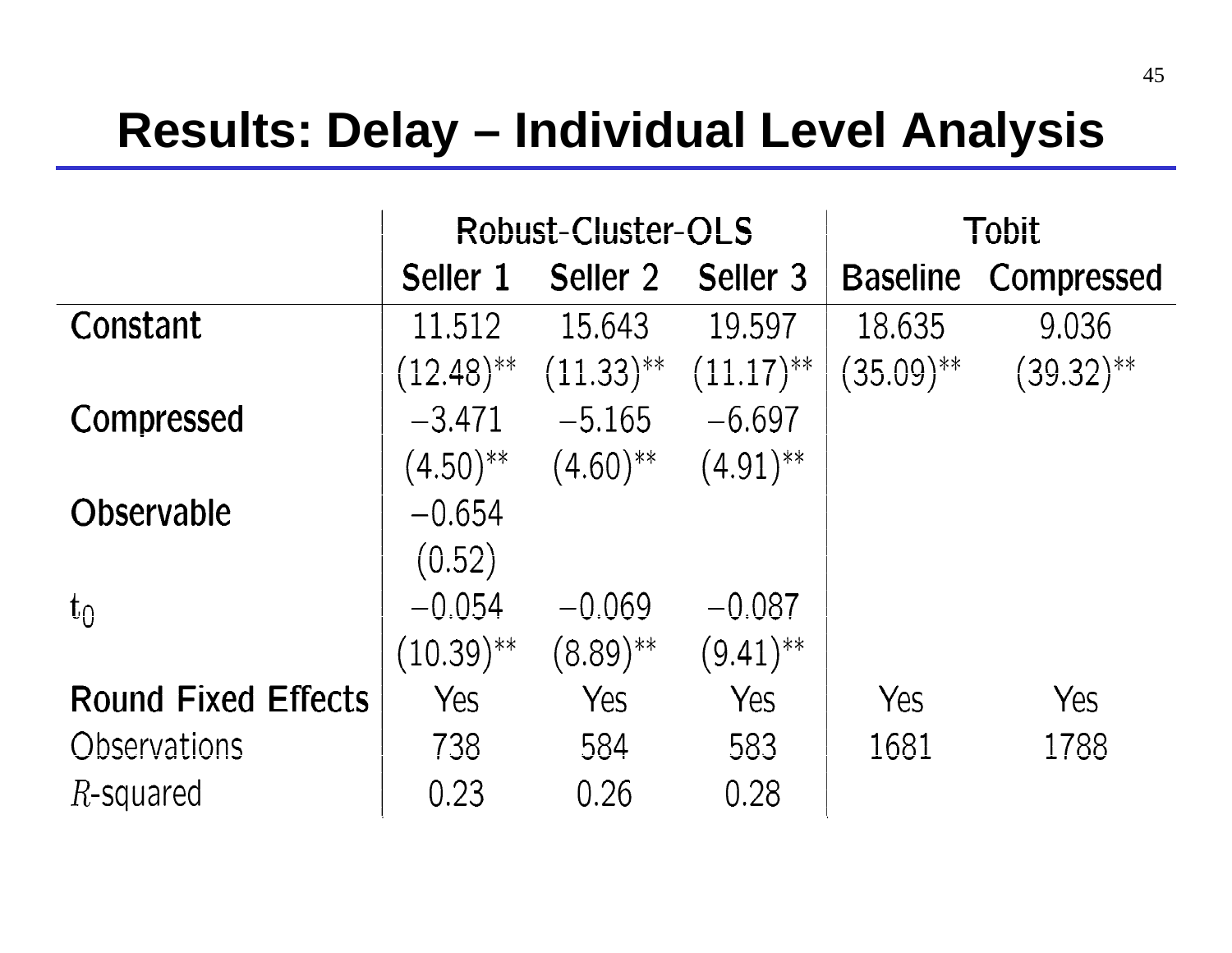### **Results: Herding – Individual Level Analysis**

|                            | <b>All Treatments</b> |                                                | <b>Observable Treatment Only</b> |              |  |
|----------------------------|-----------------------|------------------------------------------------|----------------------------------|--------------|--|
|                            | GAP21                 | GAP32                                          | GAP21                            | GAP32        |  |
| Constant                   | 14.24                 | 11.431                                         | 3.278                            | 1.733        |  |
|                            |                       | $(7.55)$ <sup>**</sup> $(12.18)$ <sup>**</sup> | (1.57)                           | $(10.35)$ ** |  |
| <b>Compressed</b>          | $-3.858$              | $-6.182$                                       |                                  |              |  |
|                            | $(-1.48)$             | $(6.52)$ <sup>**</sup>                         |                                  |              |  |
| <b>Observable</b>          | $-12.83$              | $-13.028$                                      |                                  |              |  |
|                            | $(4.67)$ **           | $(15.45)$ <sup>**</sup>                        |                                  |              |  |
| $t_0$                      | 0.112                 | 0.047                                          | 0.084                            | 0.002        |  |
|                            | $(5.66)$ **           | $(5.02)$ **                                    | $(2.48)^{*}$                     | (0.87)       |  |
| <b>Round Fixed Effects</b> | Yes                   | Yes                                            | Yes                              | Yes          |  |
| Observations               | 785                   | 786                                            | 201                              | 201          |  |
| $R$ -squared               | 0.15                  | 0.29                                           | 0.25                             | 0.25         |  |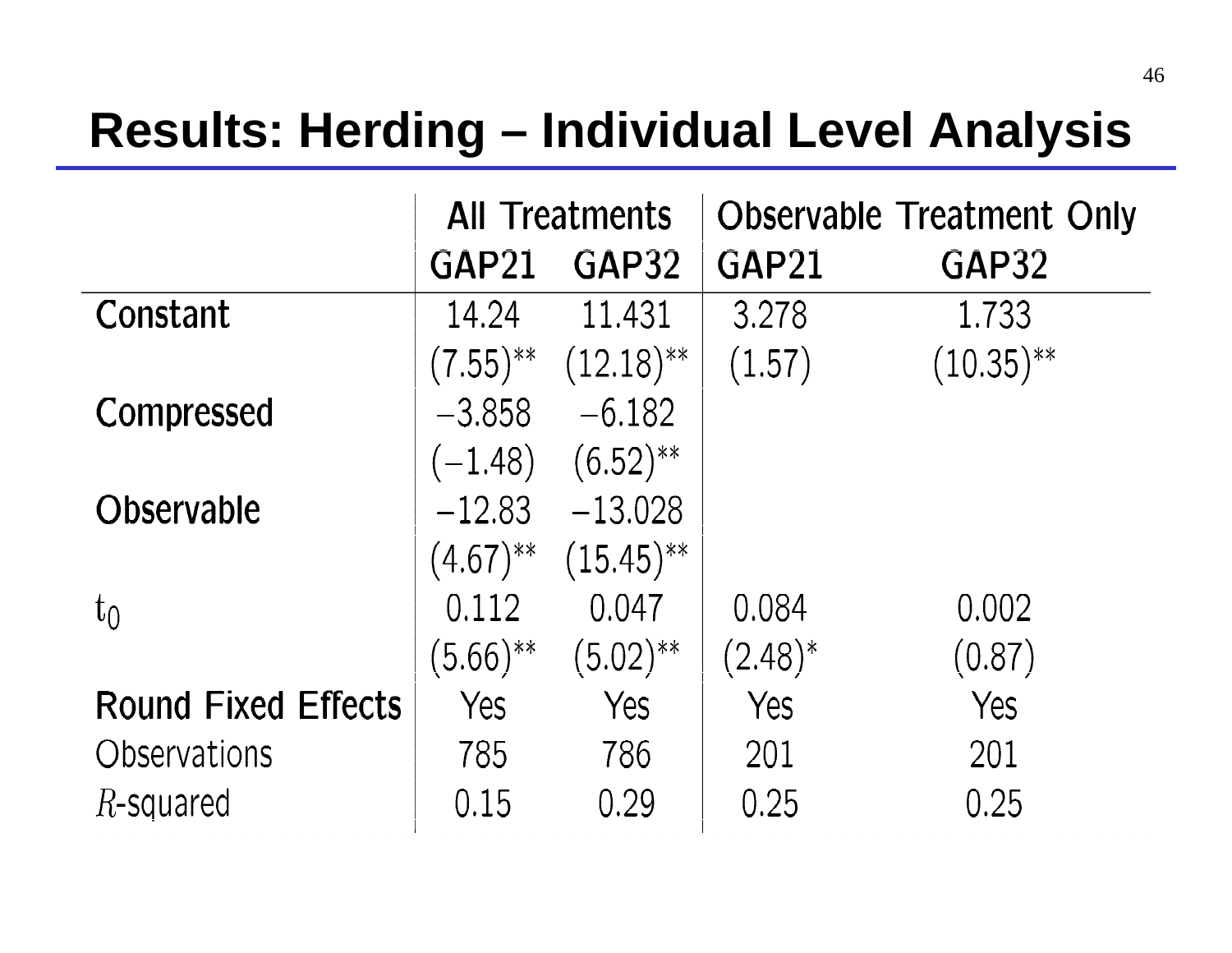### introduction

### theory

### **experiment**

design and procedure

measures – delay & herding

results

further insights

conclusion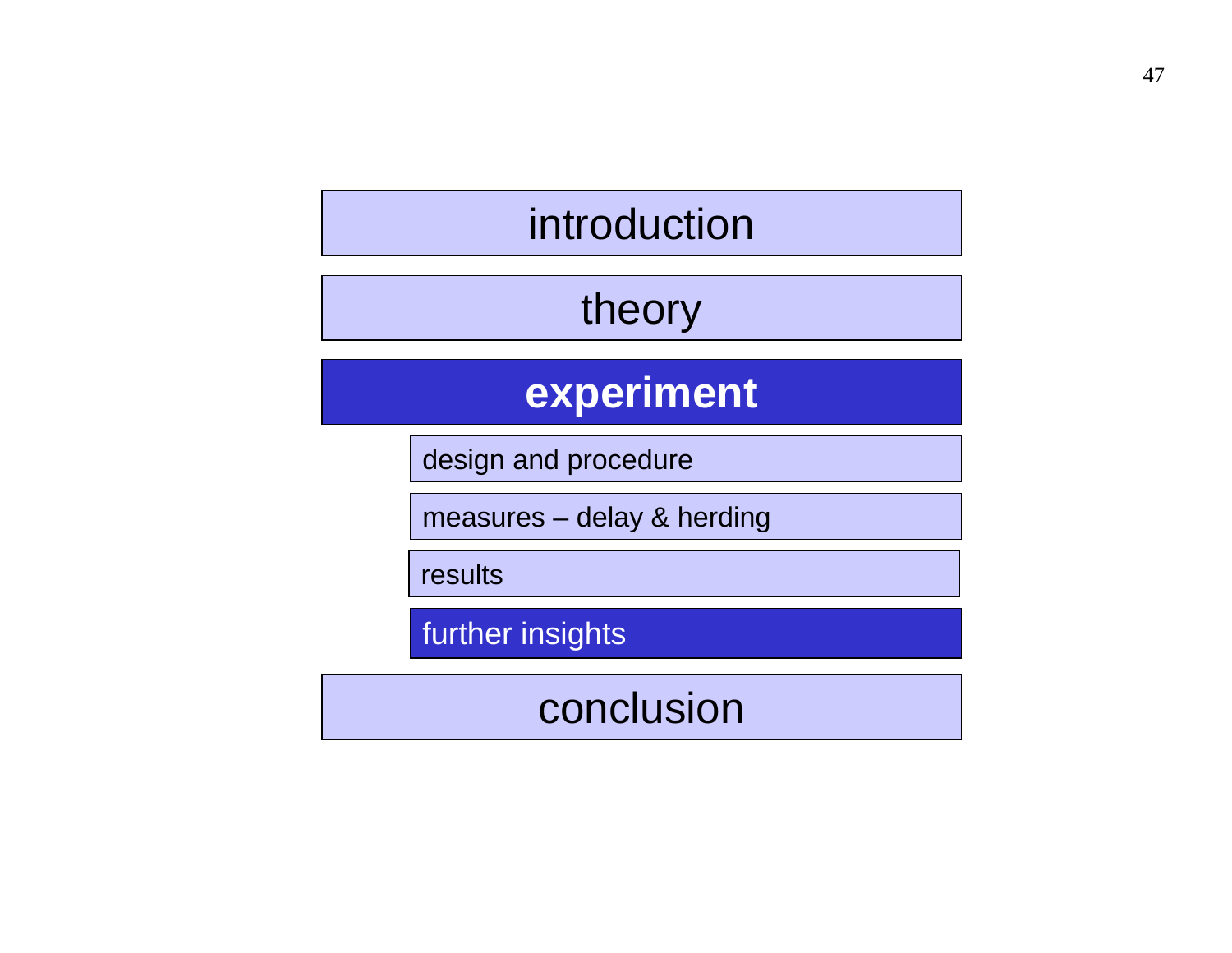## *<sup>t</sup>***0–effect & exiting before** *t***<sup>i</sup>**

 $\blacksquare$   $t_0$ -effect

- **Risk aversion stakes are higher for large**  $t_0$
- **Difference in risk aversion among players** 
	- Delay of first seller < Delay of third seller
	- **Effect becomes larger for large**  $t_0$
- **Misperception of constant arrival rate**
- **N** Waiting for a fixed (absolute) price increase

### ■ Exiting before *t*<sub>i</sub>

mistakes

- **N** Worries that others suffer  $t_0$ -effect (risk aversion)
- **Effect is larger in Baseline since bubble is larger**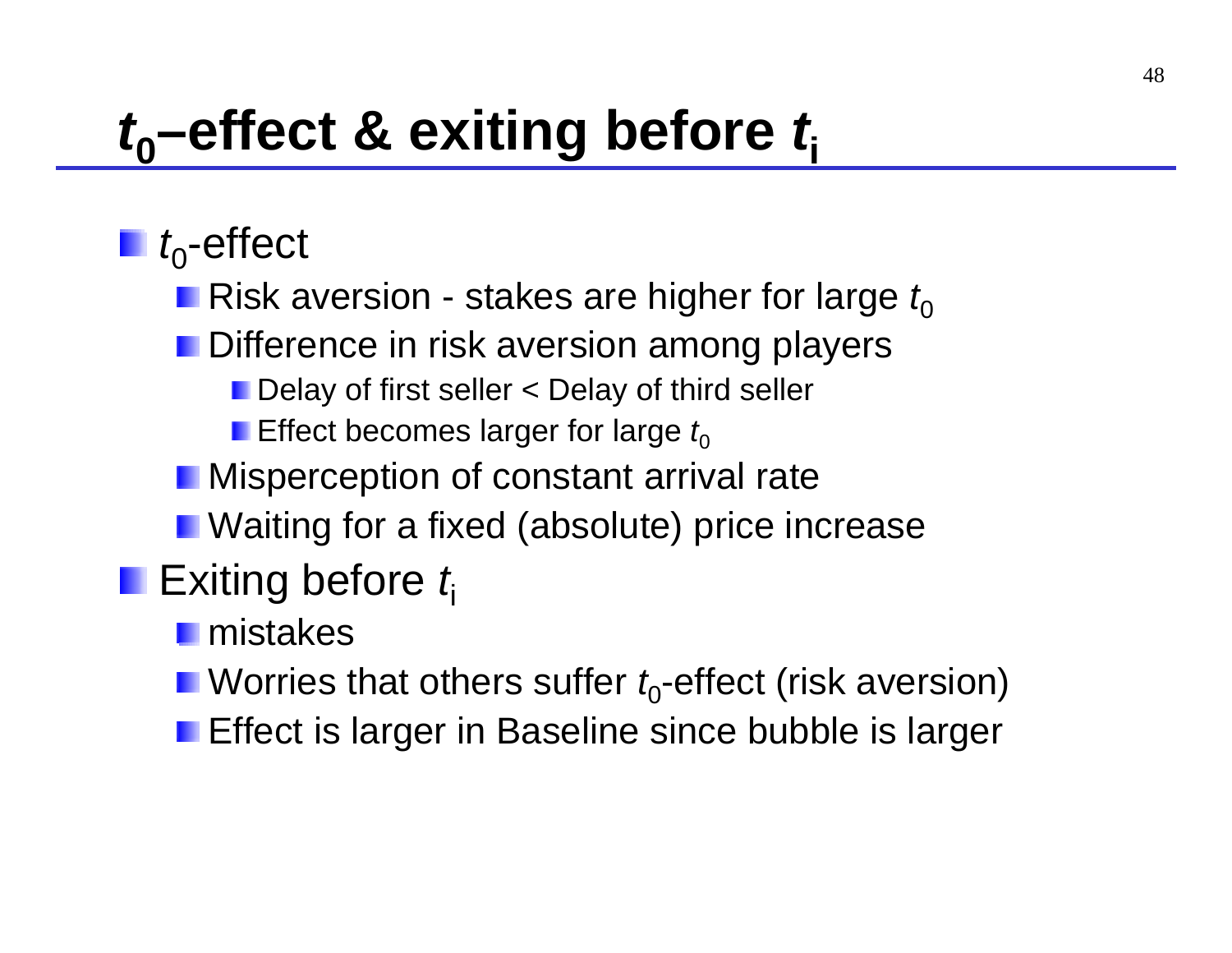## **Probit of Non-Delay**

|                            | <b>Baseline and</b><br><b>Compressed Only</b> | Seller 1 Only           |
|----------------------------|-----------------------------------------------|-------------------------|
| $t_0$                      | 0.017<br>$+0.3%$                              | 0.017                   |
|                            | $(17.44)$ **                                  | $(13.46)$ <sup>**</sup> |
| Compressed                 | $-0.435 - 7.1\%$                              | $-0.223$                |
|                            | $(2.90)$ <sup>**</sup>                        | (1.20)                  |
| <b>Observable</b>          |                                               | $-0.03$                 |
|                            |                                               | (0.18)                  |
| Constant                   | $-2.474$                                      | $-1.373$                |
|                            | $(12.85)$ <sup>**</sup>                       | $(3.34)$ **             |
| <b>Round Fixed Effects</b> | Yes                                           | Yes                     |
| <b>Observations</b>        | 2259                                          | 738                     |

base rate 8.8 %